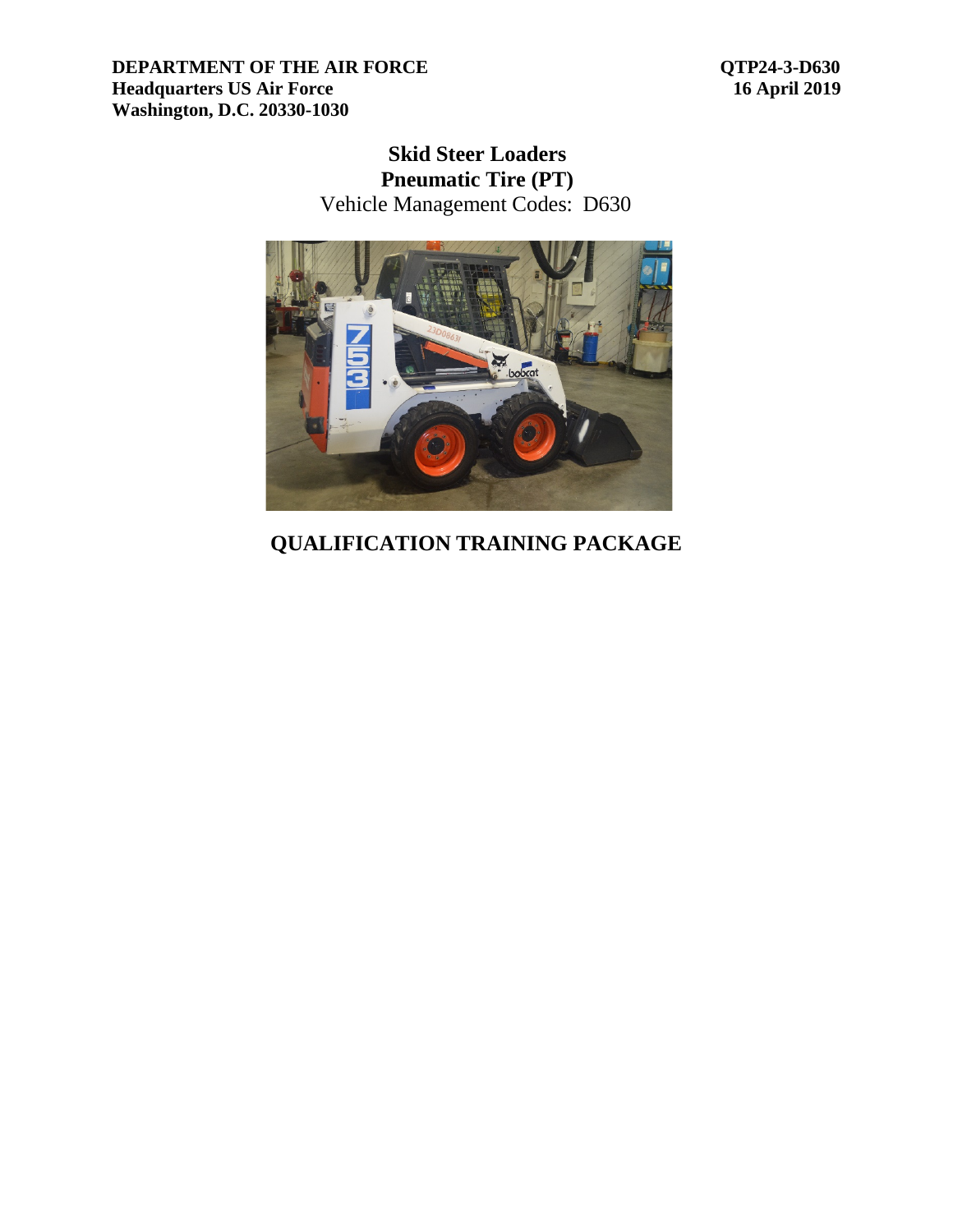## **CONTENTS**

| 1.1. |                                                                       |    |
|------|-----------------------------------------------------------------------|----|
|      |                                                                       |    |
| 2.1. |                                                                       |    |
|      |                                                                       |    |
| 3.1. |                                                                       |    |
| 3.2. |                                                                       |    |
| 3.3. |                                                                       |    |
| 3.4. |                                                                       |    |
| 3.5. |                                                                       |    |
|      |                                                                       |    |
| 4.1. |                                                                       |    |
| 4.2. |                                                                       |    |
|      |                                                                       |    |
| 5.1. |                                                                       |    |
| 5.2. |                                                                       |    |
| 5.3. |                                                                       |    |
| 5.4. |                                                                       |    |
| 5.5. |                                                                       |    |
|      |                                                                       |    |
| 6.1. |                                                                       |    |
| 6.2. |                                                                       |    |
| 6.3. |                                                                       |    |
| 6.4. |                                                                       |    |
|      |                                                                       |    |
| 7.1. |                                                                       |    |
| 7.2. |                                                                       |    |
|      | <b>Attachment 1–GLOSSARY OF REFERENCES AND SUPPORTING INFORMATION</b> | 30 |
|      | <b>Attachment 2-PERFORMANCE TEST</b>                                  | 31 |
|      | <b>Attachment 3-SEVEN-STEP INSPECTION PROCESS</b>                     | 35 |

**Attachment 3-SEVEN-STEP INSPECTION PROCESS**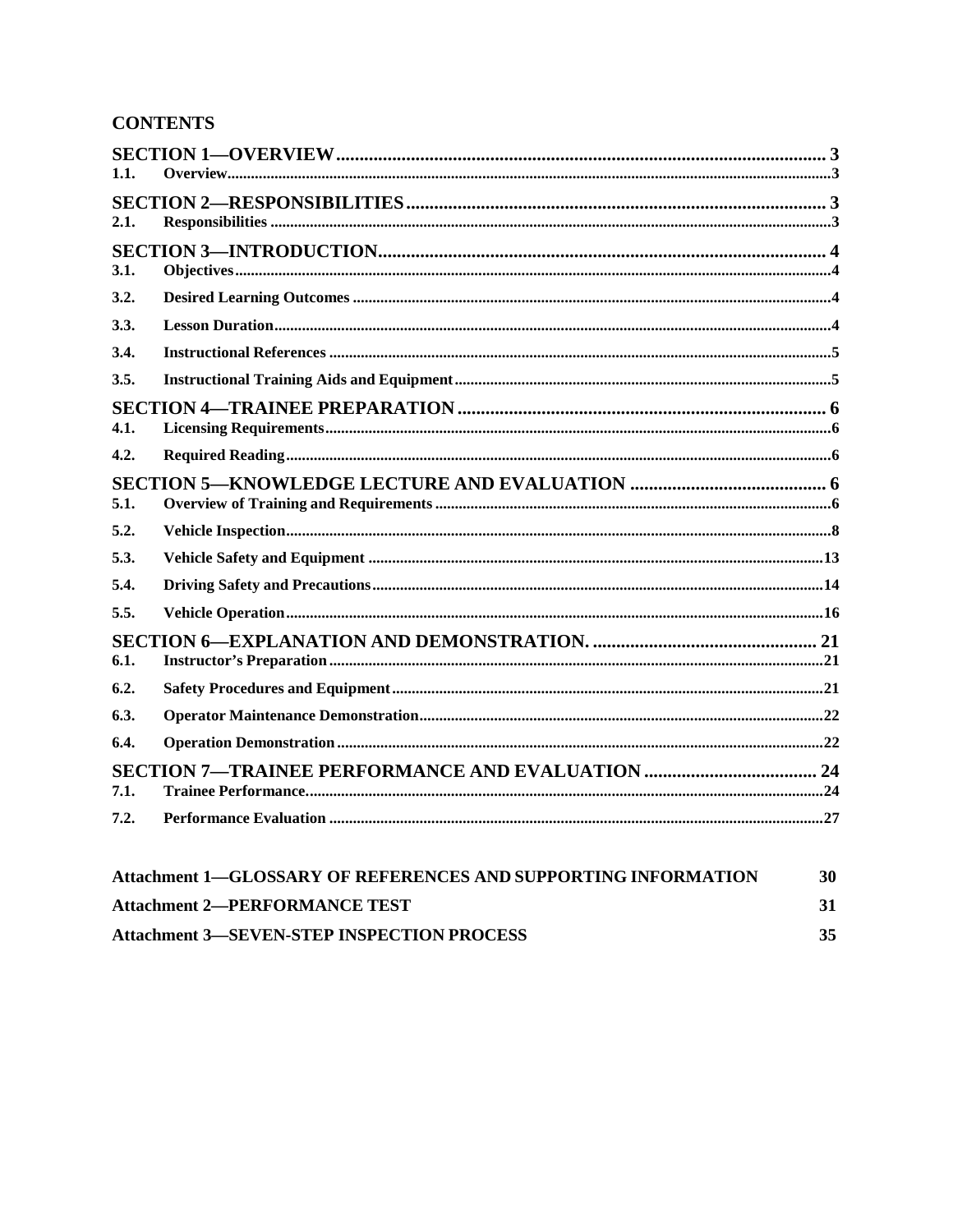#### <span id="page-2-0"></span>**Section 1—OVERVIEW**

#### <span id="page-2-1"></span>**1.1. Overview.**

1.1.1. Send comments and suggested improvements on Air Force (AF) Form 847, *Recommendation for Change of Publication* through Air Force Installation and Mission Support Center (AFIMSC) functional managers via e-mail at [AFIMSC.IZSL.VehicleOps@us.af.mil.](mailto:AFIMSC.IZSL.VehicleOps@us.af.mil)

- 1.1.2. How to use this plan:
	- 1.1.2.1. Instructor:
		- 1.1.2.1.1. Provide overview of training, **Section 2** and **Section 3**.

1.1.2.1.2. Instructor's lesson plan for trainee preparation, give classroom lecture, **Section 4**.

- 1.1.2.1.3. Instructor's lesson plan for knowledge overview, **Section 5**.
- 1.1.2.1.4. Instructor's lesson plan for demonstration, **Section 6**.
- 1.1.2.1.5. Instructor's lesson plan for performance test evaluation, **Section 7**.

#### 1.1.2.2. Trainee:

- 1.1.2.2.1. Reads this entire lesson plan prior to starting lecture.
- 1.1.2.2.2. Follows along with lecture using this lesson plan and its attachments.
- 1.1.2.2.3. Uses **Attachment 2** and **Attachment 3** as guides for vehicle inspection.
- 1.1.2.2.4. Takes performance test.

#### <span id="page-2-2"></span>**Section 2—RESPONSIBILITIES**

#### <span id="page-2-3"></span>**2.1. Responsibilities.**

2.1.1. The trainee shall:

2.1.1.1. Ensure the trainer explains the Air Force Qualification Training Plan (AFQTP) process and the trainee's responsibilities.

2.1.1.2. Review the AFQTP/Module/Unit with the trainer.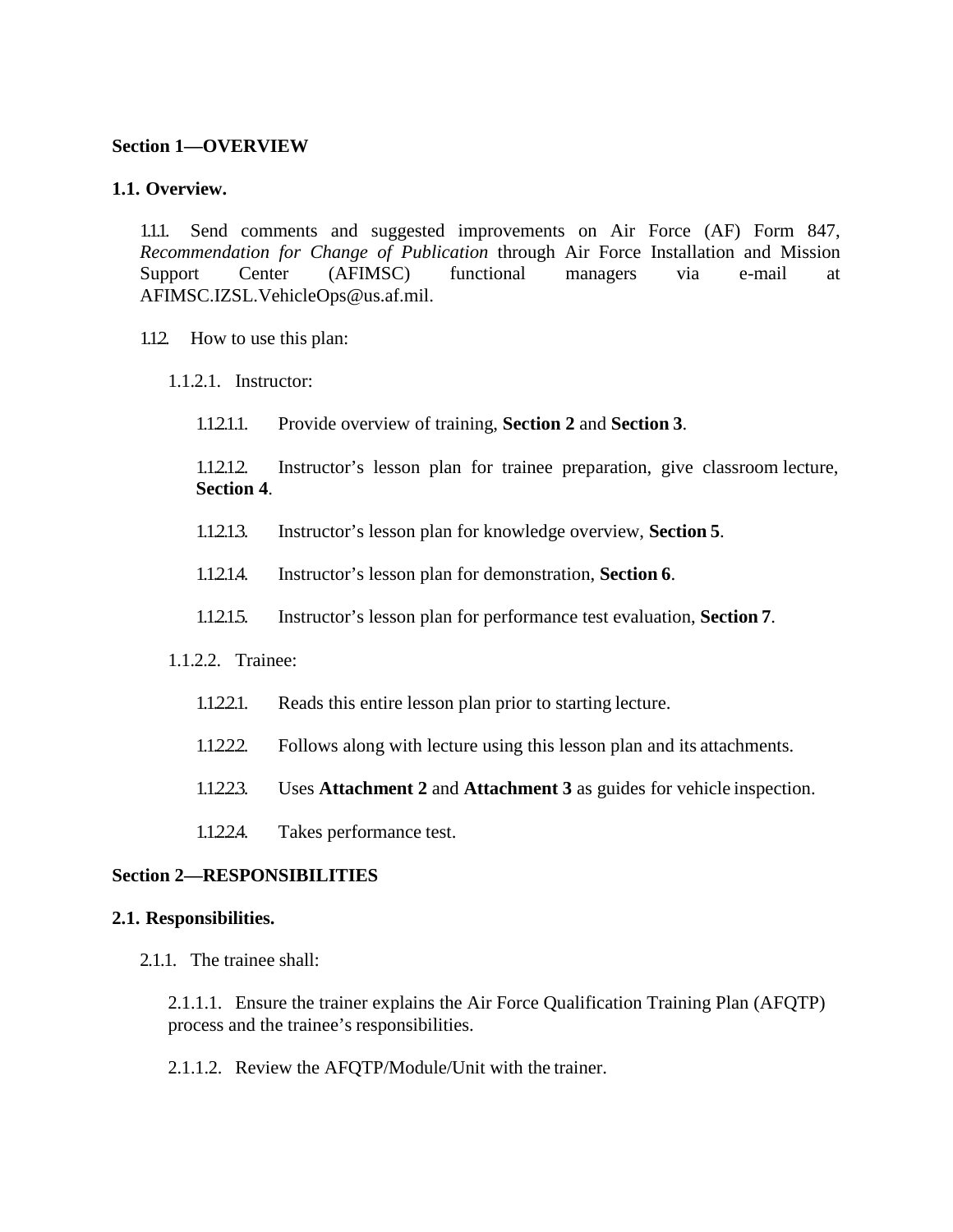2.1.1.3. The trainee should ask questions if he or she does not understand the objectives for each unit.

2.1.2. Instructor shall:

2.1.2.1. Review the AFQTP with the trainee.

2.1.2.2. Conduct knowledge training with the trainee using the AFQTP.

2.1.2.3. Sign-off the task(s).

## <span id="page-3-0"></span>**Section 3—INTRODUCTION**

### <span id="page-3-1"></span>**3.1. Objectives.**

3.1.1. Given lectures, demonstrations, and a hands-on driving session, trainees will be able to perform operator's inspection and complete the performance test with zero instructor assists.

3.1.1.1. Train and qualify each trainee in safe operation and preventive maintenance of the SKID STEER LOADER.

3.1.1.2. This training will ensure the trainee becomes a qualified SKID STEER LOADER operator; an operator who has the knowledge and skills to operate a SKID STEER LOADER in a safe, proficient and professional manner.

### <span id="page-3-2"></span>**3.2. Desired Learning Outcomes.**

- 3.2.1. Understand the purpose of the SKID STEER LOADER and its role in the mission.
- 3.2.2. Understand the safety precautions to be followed for pre-, during- and post-operation inspections of the SKID STEER LOADER.

3.2.3. Know the proper operator maintenance procedures of the SKID STEER LOADER IAW applicable technical manual(s) and use of AF Form 1800, *Operator's Inspection Guide and Trouble Report*.

3.2.4. Be completely familiar with the safety features of the SKID STEER LOADER.

3.2.5. Safely and proficiently operate the SKID STEER LOADER.

### <span id="page-3-3"></span>**3.3. Lesson Duration.**

3.3.1. Recommended instructional and hands on training time is 19 hours: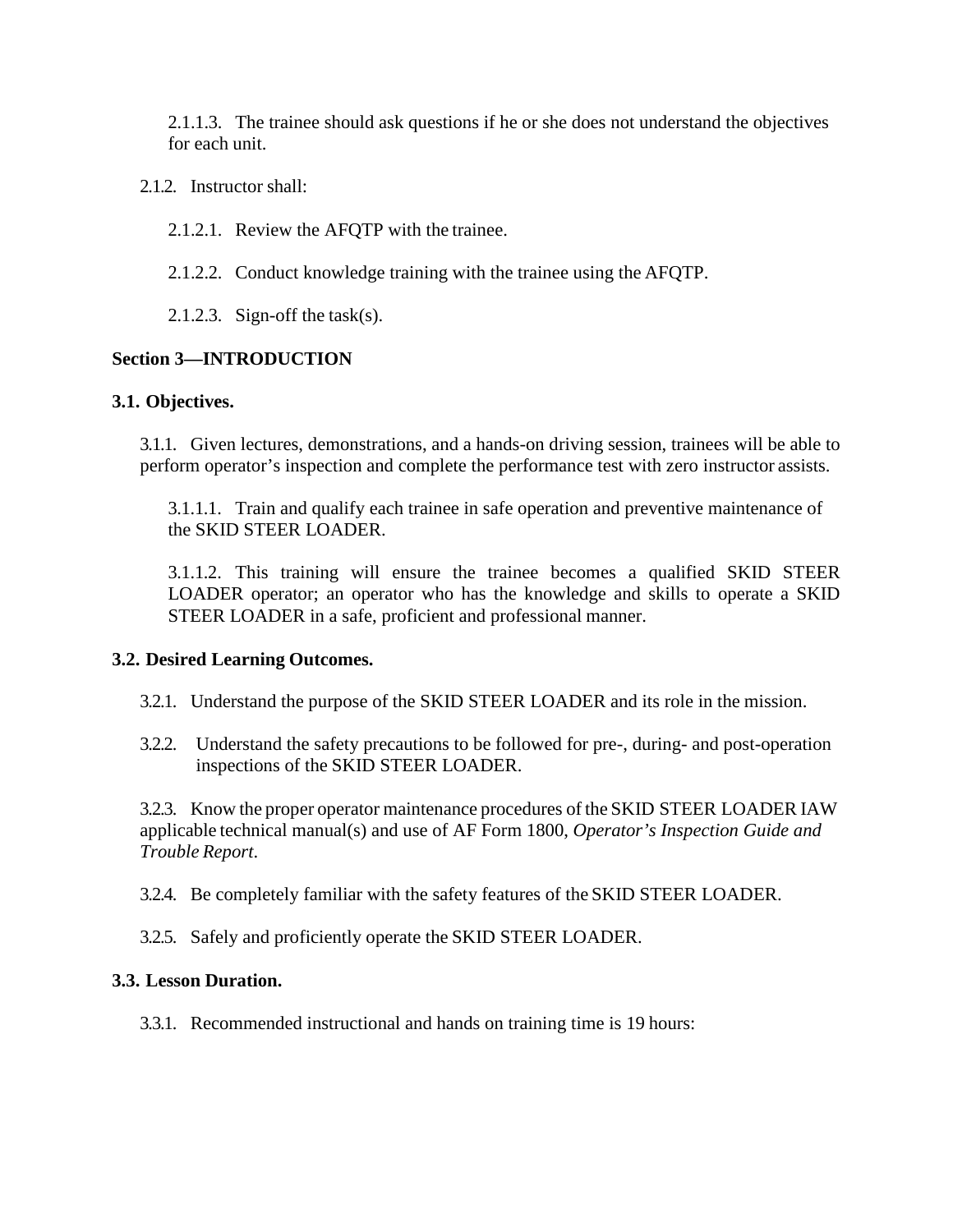### **Figure 3.1. Recommended Training Time for Training Activities.**

| <b>Training Activity</b>                | <b>Training Time</b> |  |
|-----------------------------------------|----------------------|--|
| Trainee's Preparation                   | 30 Minutes           |  |
| Instructor's Lecture                    | 1 Hour               |  |
| Instructor's Demonstration              | 1.5 Hours            |  |
| Trainee's Personal Experience (to build |                      |  |
| confidence and proficiency)             | 15 Hours             |  |
| • Perform Operator Maintenance          |                      |  |
| Operate the Vehicle<br>$\blacksquare$   |                      |  |
| Trainee's Performance Evaluation        | 1 Hour               |  |

**Note:** This is a recommended time; training time may be more or less depending how quickly a trainee learns new tasks.

## <span id="page-4-0"></span>**3.4. Instructional References.**

3.4.1. Risk Management (RM) and Safety Principles IAW Air Force Pamphlet (AFPAM)90- 803, *Risk Management (RM) Guidance and Tools*.

3.4.2. Applicable technical manual(s) or Manufacturer's Operator's Manual (see Vehicle Management for technical manual(s) number for vehicle being used in training).

3.4.3. Air Force Manual (AFMAN) 24-306, *Operation of Air Force Government Motor Vehicle*.

3.4.4. AF Form 1800.

3.4.5. Air Force Instruction (AFI) 91-203, *Air Force Consolidated Occupational Safety Instruction*.

3.4.6. AFI 24-302, *Vehicle Management*.

3.4.7. 3E251-02-EC02 (CDC Volume 2).

## <span id="page-4-1"></span>**3.5. Instructional Training Aids andEquipment.**

- 3.5.1. SKID STEER LOADER Lesson Plan.
- 3.5.2. SKID STEER LOADER.
- 3.5.3. Applicable technical manual or manufacturer's operator's manual.
- 3.5.4. AF Form 1800.
- 3.5.5. Suitable training area.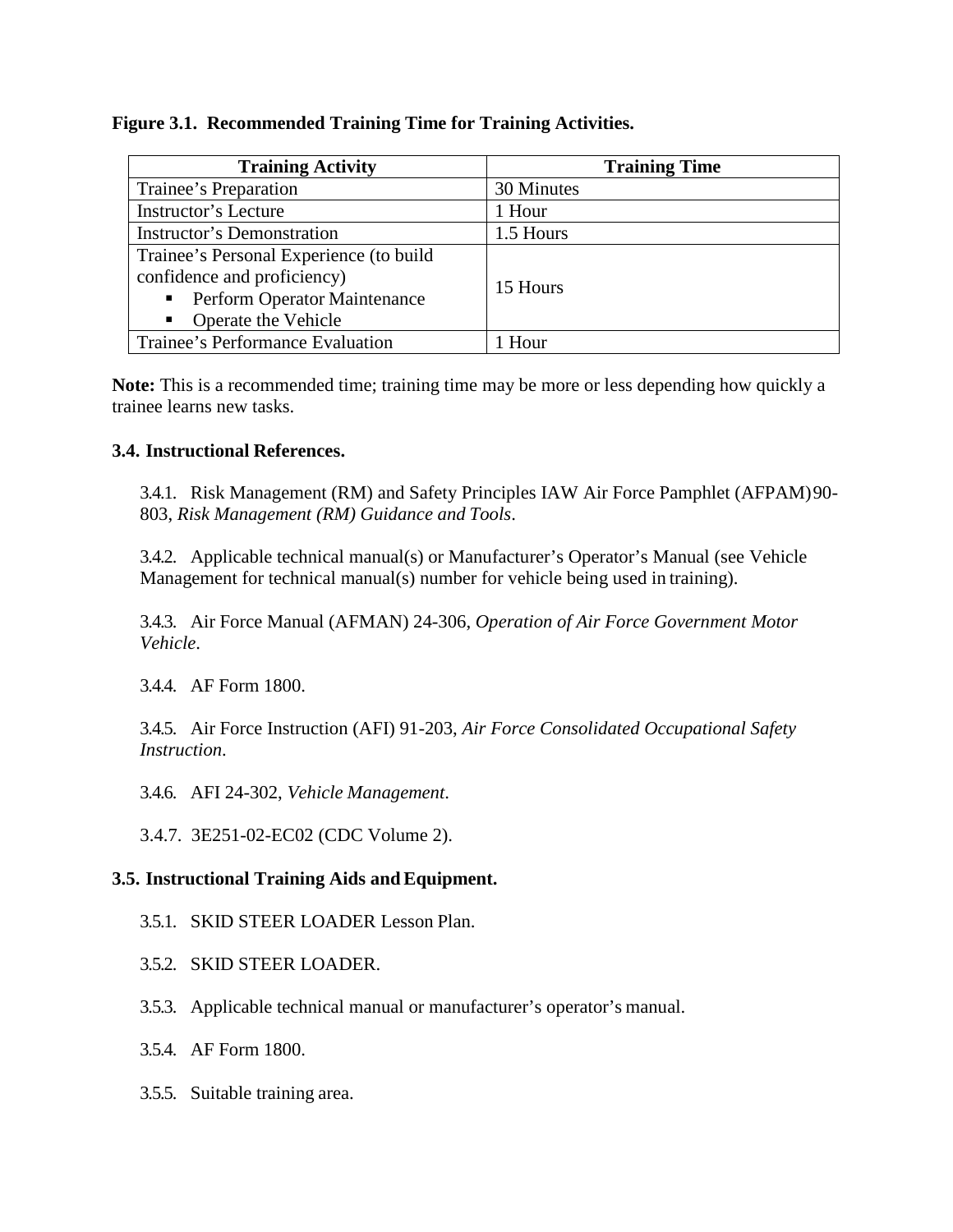#### <span id="page-5-0"></span>**Section 4—TRAINEE PREPARATION**

#### <span id="page-5-1"></span>**4.1. Licensing Requirements.**

4.1.1. Trainee must have in his/her possession a valid state driver's license.

4.1.2. AF Form 171, *Request for Driver's Training and Addition to U.S. Government Driver's License* IAW Air Force Instruction (AFI) 24-301, *Ground Transportation*.

4.1.3. Applicable local licensing jurisdiction requirements.

### <span id="page-5-2"></span>**4.2. Required Reading.**

- 4.2.1. Read this entire lesson plan.
- 4.2.2. Read AFMAN 24-306.
- 4.2.3. Read manufacturer's operator's manual for the vehicle being trained on.

### <span id="page-5-3"></span>**Section 5—KNOWLEDGE LECTURE AND EVALUATION**

#### <span id="page-5-4"></span>**5.1. Overview of Training and Requirements.**

5.1.1. Training objectives:

5.1.1.1. Given lectures, demonstrations, hands-on operating session(s), the trainee must be able to perform operator's inspection and complete the performance evaluation with zero instructor assists.

5.1.1.2. Train and qualify each trainee in safe operation and preventive/operational maintenance of the SKID STEER LOADER.

5.1.1.3. This training will ensure the trainee becomes a qualified SKID STEER LOADER operator—an operator who has the knowledge and skills to operate a SKID STEER LOADER in a safe, proficient and professional manner.

5.1.2. Desired learning outcomes:

5.1.2.1. Understand the principals of operation, the purpose of the SKID STEER LOADER and its role in the mission.

5.1.2.1.1. The purpose of the SKID STEER LOADER is for light construction work, and it is a key piece of equipment during ADR/RADAR operations.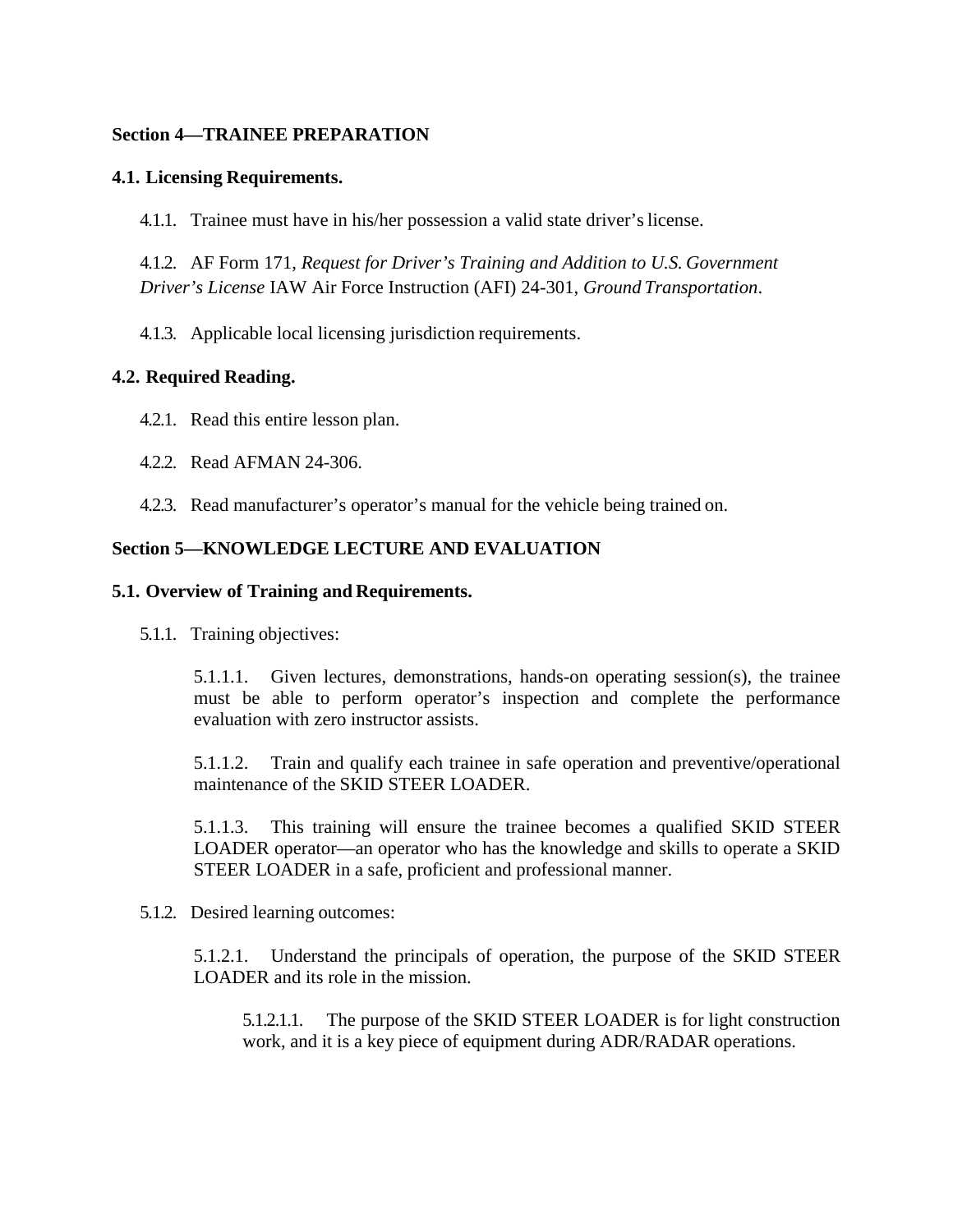5.1.2.1.2. Role in the mission (Unit/Base/Community (during natural disasters)/Air Force).

5.1.2.2. Understand the importance of efficient operation and performance of preventative maintenance on the SKID STEER LOADER to meet mission requirements. Preventative maintenance ensures safe operation and availability for daily and emergency use.

5.1.2.3. Understand the safety precautions to be followed pre-, operation, and postoperation inspection of the SKID STEER LOADER.

5.1.2.4. Be completely familiar with the safety features of the SKID STEER LOADER.

5.1.2.5. Safely and proficiently operate the SKID STEER LOADER.

5.1.3. SKID STEER LOADER design. The design of a SKID STEER LOADER varies depending on the vehicle manufacturer. Refer to the manufacturer's operator's manual(s) for additional information on the specific SKID STEER LOADER being operated.

5.1.4. The operator must know the location and function of all controls and indicators prior to operating the vehicle.

**Figure 5.1. Controls and Indicators.**

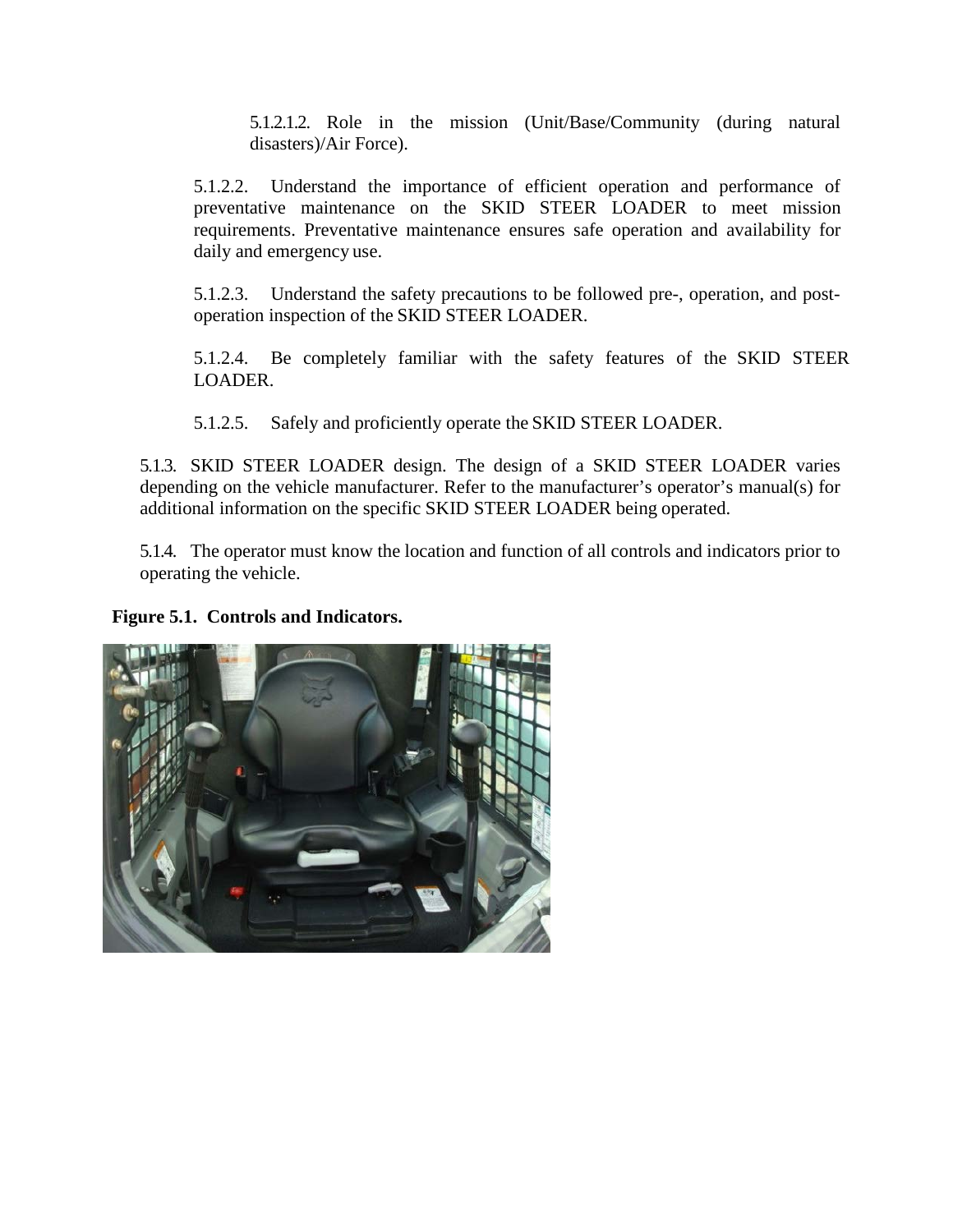### **Table 5.1. Controls and Indicators.**

| <b>Control/Indicator</b>               |
|----------------------------------------|
| <b>Arm Rests</b>                       |
| Glow Plug System                       |
| <b>Hydrostatic Transmission System</b> |
| <b>Auxiliary Hydraulics</b>            |
| Left Hand Joystick                     |
| <b>Right Hand Joystick</b>             |
| Parking Brake                          |
| Engine Speed Control Knob              |
| <b>Engine Speed Control Foot Pedal</b> |

## <span id="page-7-0"></span>**5.2. Vehicle Inspection.**

5.2.1. Pre-operation vehicle inspection test. Use AF Form 1800 as a 360 walk-around guide.

5.2.2. A Seven-Step Inspection Method will help ensure the inspection is the same each time it is conducted, and that nothing is left out. See **Attachment 3** for the Seven-Step Inspection Method.

5.2.3. Types of Vehicle Inspection. If discrepancies are found the operator must report them to Vehicle Control Official (VCO), the supervisor, and/or vehicle maintenance:

5.2.3.1. Pre-operation inspection – identify items/problems that could cause accidents or breakdowns.

5.2.3.1.1. Vehicle Maintenance may authorize continued use for all other maintenance discrepancies.

5.2.3.1.2. Cleanliness/damaged/missing items.

5.2.3.1.3. Leaks (fuel/oil/coolant/air).

5.2.3.1.4. Fluid levels; ensure levels are is within limits:

5.2.3.1.4.1. Engine oil.

5.2.3.1.4.2. Coolant.

5.2.3.1.4.3. Transmission fluid.

5.2.3.1.4.4. Hydraulic fluid.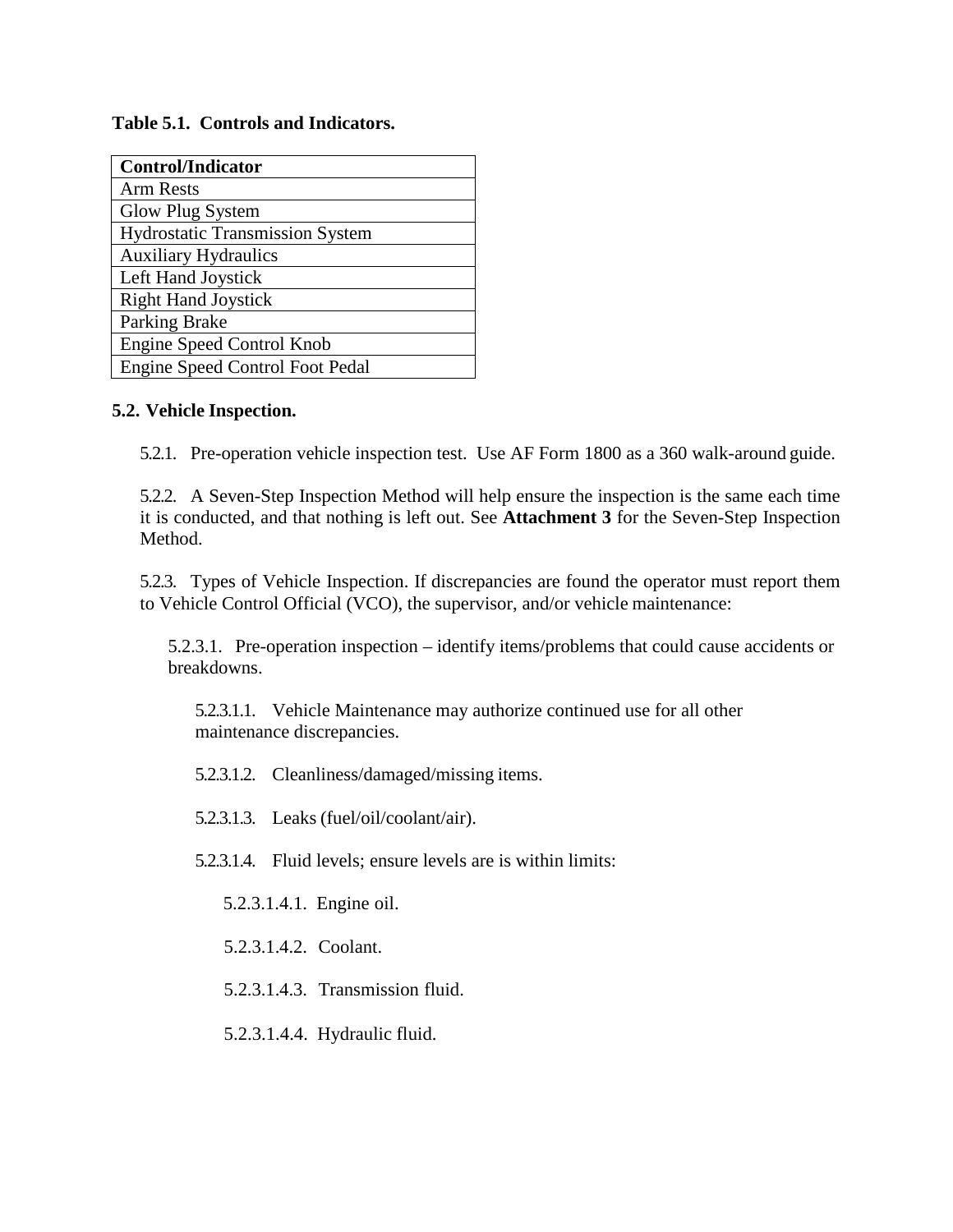5.2.3.1.5. Battery; security, fluid, damage and corrosion.

5.2.3.1.1. Transmission.

5.2.3.1.1.1. Differential(s). Damage, wear and leaks.

5.2.3.1.1.2. Drive train. Damage, wear and leaks.

- 5.2.3.1.2. Drive belts; tension and fraying.
- 5.2.3.1.3. Air filter(s).
- 5.2.3.1.4. All hoses and wiring.
- 5.2.3.1.5. Frame bolts and other fasteners, visual inspection for damage.
- 5.2.3.1.6. Welds visual inspection for cracks.
- 5.2.3.1.7. Visual and auditory warning devices.
- 5.2.3.1.8. Bucket assembly components.

5.2.3.1.8.1. Bucket.

- 5.2.3.1.8.2. Cutting edge/moldboard/shanks/teeth.
- 5.2.3.1.8.3. Lift frame/lift cylinder.
- 5.2.3.1.8.4. Hydraulic lift/tilt/turn cylinders.

5.2.3.1.8.5. Hydraulic hoses.

- 5.2.3.1.8.6. Frame assembly/bolts/pins.
- 5.2.3.2. Operation inspection.
	- 5.2.3.2.1. Ensure master switch is turned to the ON position (if equipped).
	- 5.2.3.2.2. Ignition to accessory position.
	- 5.2.3.2.3. Check all gauges and warning lights/indicators for proper operations.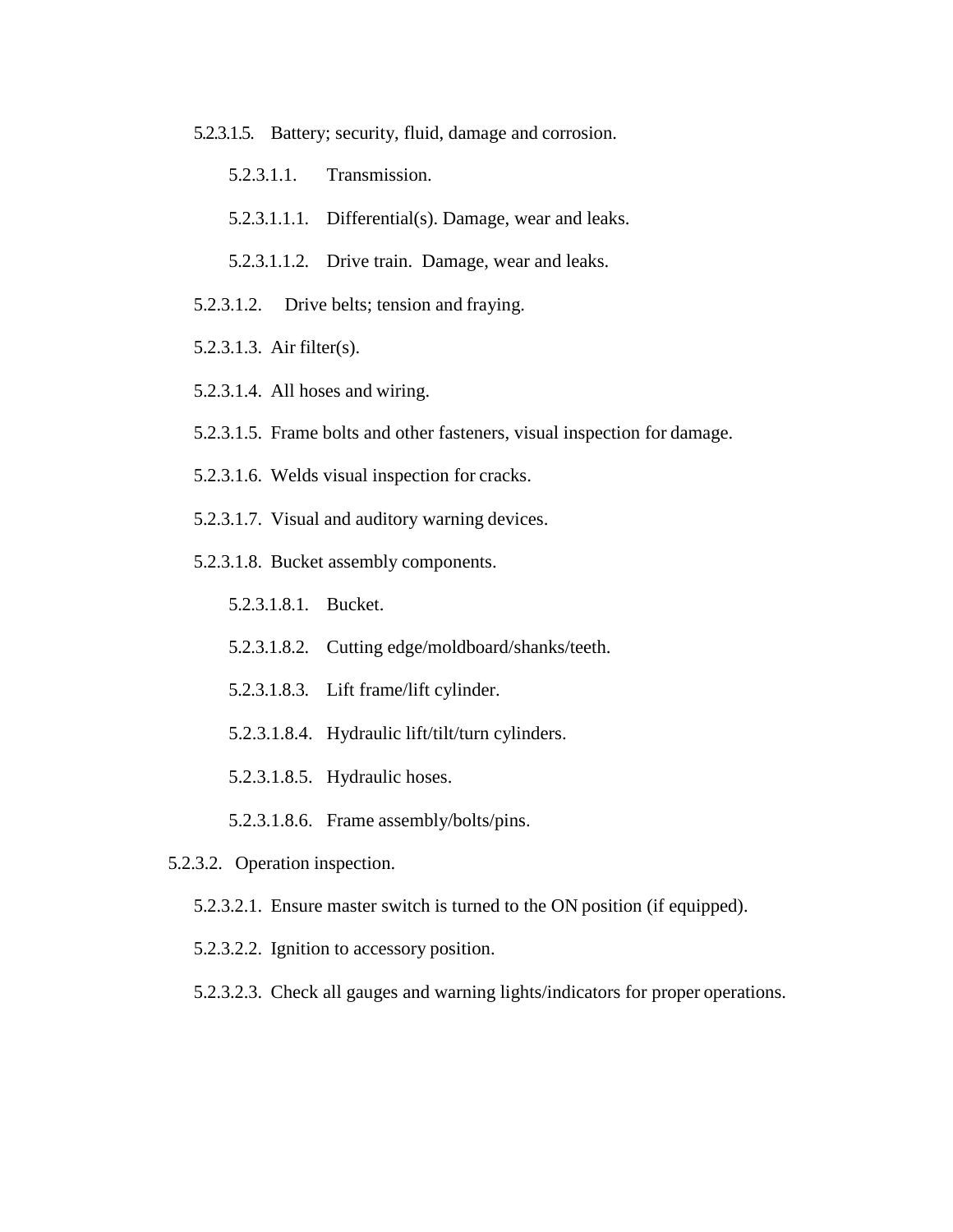- 5.2.3.2.4. Ignition to start.
- 5.2.3.2.5. Check for unusual conditions (interior).

5.2.3.2.5.1. Sounds.

5.2.3.2.5.2. Odors.

5.2.3.2.5.3. Vibrations.

5.2.3.2.6. Conduct 360 walk-around; check for unusual conditions (exterior).

5.2.3.2.6.1. Sounds. 5.2.3.2.6.2. Odors. 5.2.3.2.6.3. Vibrations. 5.2.3.2.6.4. Leaks.

5.2.3.2.6.5. Light function.

5.2.3.2.7. Sign AF Form 1800. Verify Standard Form (SF) 91, Motor Vehicle Accident Report, SF 94, Statement of Witness, and Department of Defense (DD) Form 518, Accident Identification Card are on-hand.

- 5.2.3.3. Post-operation inspection.
	- 5.2.3.3.1. Check fuel level  $\ll$  3/4 tank, refuel).
	- 5.2.3.3.2. Ensure vehicle and components are cleaned.
	- 5.2.3.3.3. Park vehicle.
	- 5.2.3.3.4. Ground attachment.
	- 5.2.3.3.5. Follow manufacturer's shut-down procedures.
	- 5.2.3.3.6. Shut off lights and accessories.
	- 5.2.3.3.7. Switch ignition to OFF position
	- 5.2.3.3.8. Post 360 walk-around. Check for leaks and damage.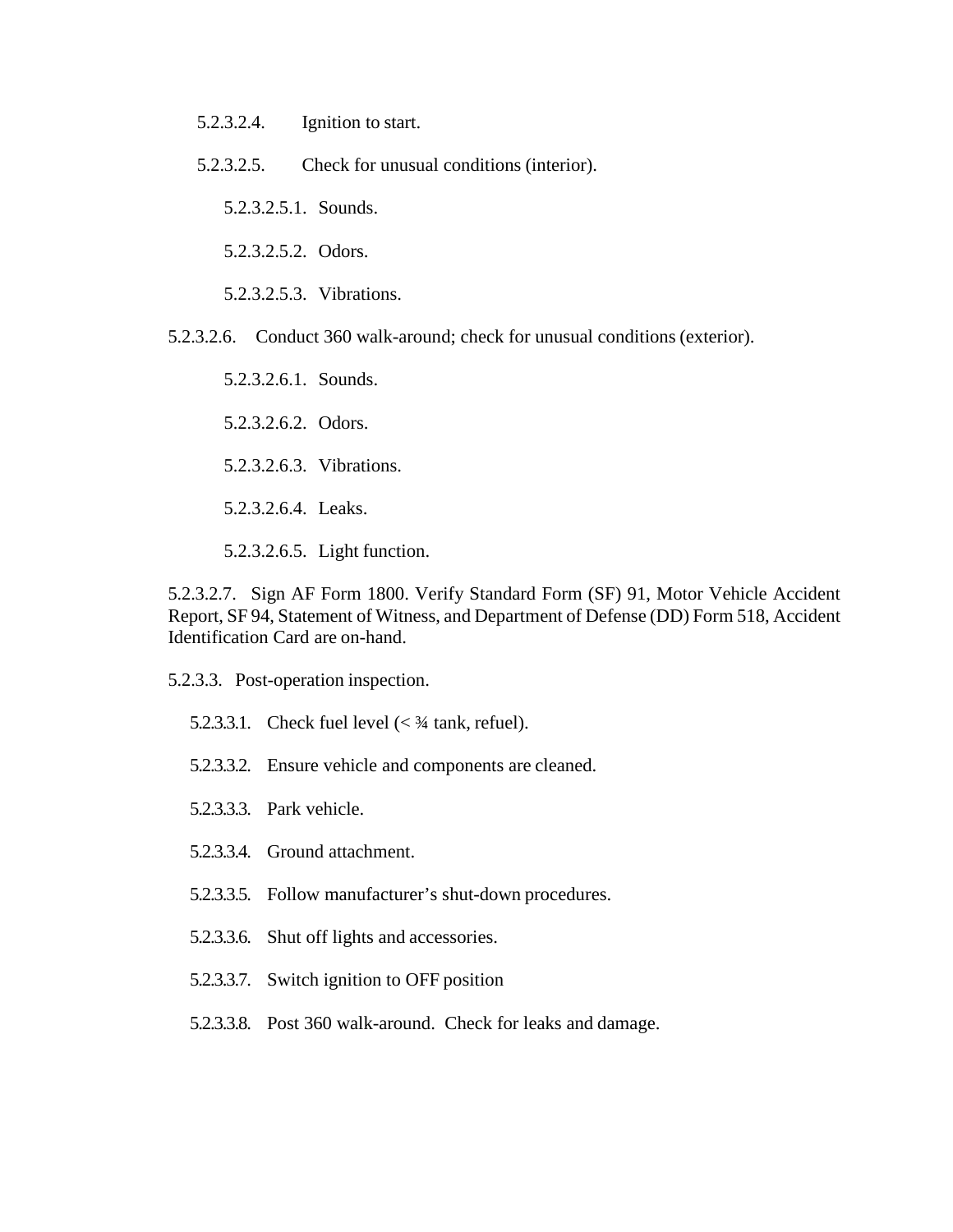#### <span id="page-10-0"></span>**5.3. Vehicle Safety and Equipment.**

- 5.3.1. Hazards and human factors:
	- 5.3.1.1. Jerky starts and stops.
	- 5.3.1.2. Traveling too fast and turning too sharply.
	- 5.3.1.3. Slip hazards.

5.3.1.3.1. Always maintain three-points of contact when mounting/dismounting the SKID STEER LOADER.

- 5.3.1.4. Restricted visibility. Be mindful of operator's limited visibility
- 5.3.1.5. Cargo conditions. Always carry load close to the ground, use a spotter when necessary.
- 5.3.2. Safety clothing and equipment:
	- 5.3.2.1. Safety toed boots must be worn.
	- 5.3.2.2. Leather gloves.
	- 5.3.2.3. Hearing protection.
	- 5.3.2.4. Inclement weather gear, if required.
	- 5.3.2.5. Place cones around work area.
	- 5.3.2.6. Tire gauge.
	- 5.3.2.7. AF Form 1800.

### <span id="page-10-1"></span>**5.4. Driving Safety and Precautions.**

5.4.1. Overview safety and precautions. The following are safety items and procedures to be followed during SKID STEER LOADER operations. The manufacturer's operator's manual will also provide safe operating procedures and the vehicle itself may have warnings, cautions and danger stickers that the vehicle operator should be aware of.

5.4.2. Vehicle data plate. Be familiar with the location and information found on the data plate.

5.4.3. Evaluate worksite/jobsite location.

5.4.3.1. Obstructions.

5.4.3.2. Uneven ground.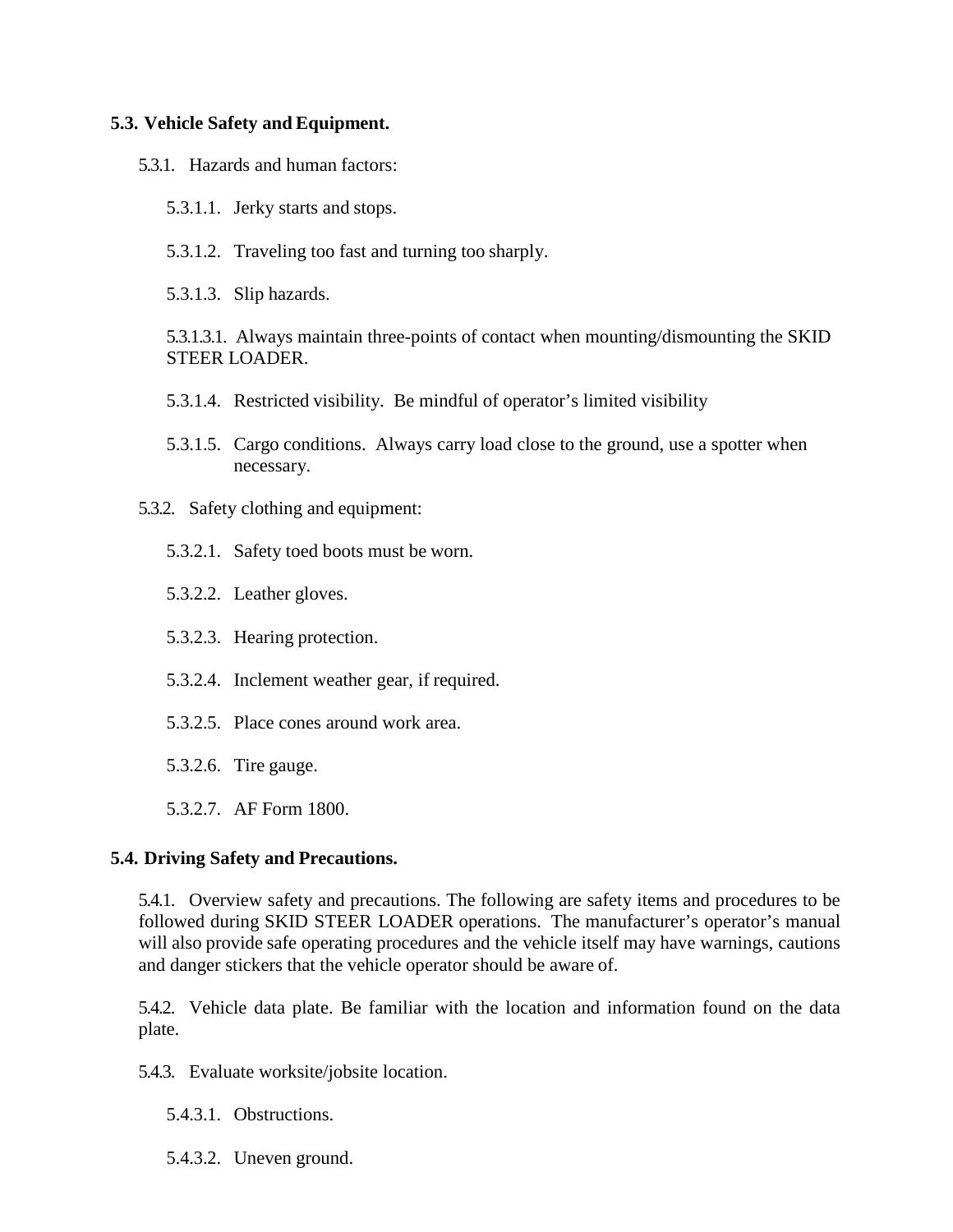5.4.3.3. Soft surfaces.

5.4.4. Over the road hauling of the SKID STEER LOADER.

5.4.4.1. Hauling the machine to/from worksite/jobsite. The operator must consider the combined weight of the SKID STEER LOADER (PT) and hauling vehicle. This will affect the following:

5.4.4.1.1. Haul vehicle's ability to stop. Do not tailgate the vehicle in front. Allow more distance between vehicles in order to increase reaction time.

5.4.4.1.2. Haul vehicle's ability to accelerate/follow the flow of traffic. Accelerate smoothly and gradually so the haul vehicle does not jerk. Rough acceleration causes unnecessary, premature mechanical damage to the haul vehicle's drive train. Maintain a safe speed.

5.4.4.2. Downgrades/upgrades. The haul vehicle operator should use lower gears more frequently to climb hills or mountains with increasing grade steepness, length and/or heavy load weight. Plan ahead to identify downgrades/upgrades on the route of travel. If possible, talk to other drivers who are familiar with the grades to find out what speeds are safe. When encountering downgrades/upgrades as described, the haul vehicle operator should address:

5.4.4.2.1. Speed. On downgrades, gravity causes the speed of the haul vehicle to increase. The operator must select an appropriate safe speed, use a low gear, and proper braking techniques. The operator must go slow enough so as to not overheat the vehicle's brakes.

5.4.4.2.2. Stopping. If the brakes become too hot, they may start to "fade". Brake fade will cause partial or complete loss of brakes.

5.4.4.2.3. Sharp turns. Slow down before entering the turn. During the turn, avoid sharp sudden movements with the steering wheel. This reduces the chance of the vehicle weight shifting, and also prevents the possibility of tipping over due to the higher center of gravity.

5.4.4.3. Surroundings. Operating a SKID STEER LOADER requires the operator's constant attention. Many situations can be avoided by simply paying close attention to the surrounding conditions. Jobsite conditions such as limited operating space, uneven ground, muddy conditions, steep grades, and low overhead clearance all play a factor in operating the machine.

5.4.4.4. Blind spots. Operators must know where there will be limited or no visibility surrounding the vehicle being operated.

5.4.4.5. Size. The operator must take into account, the size/width of the attachment assembly when operating the SKID STEER LOADER.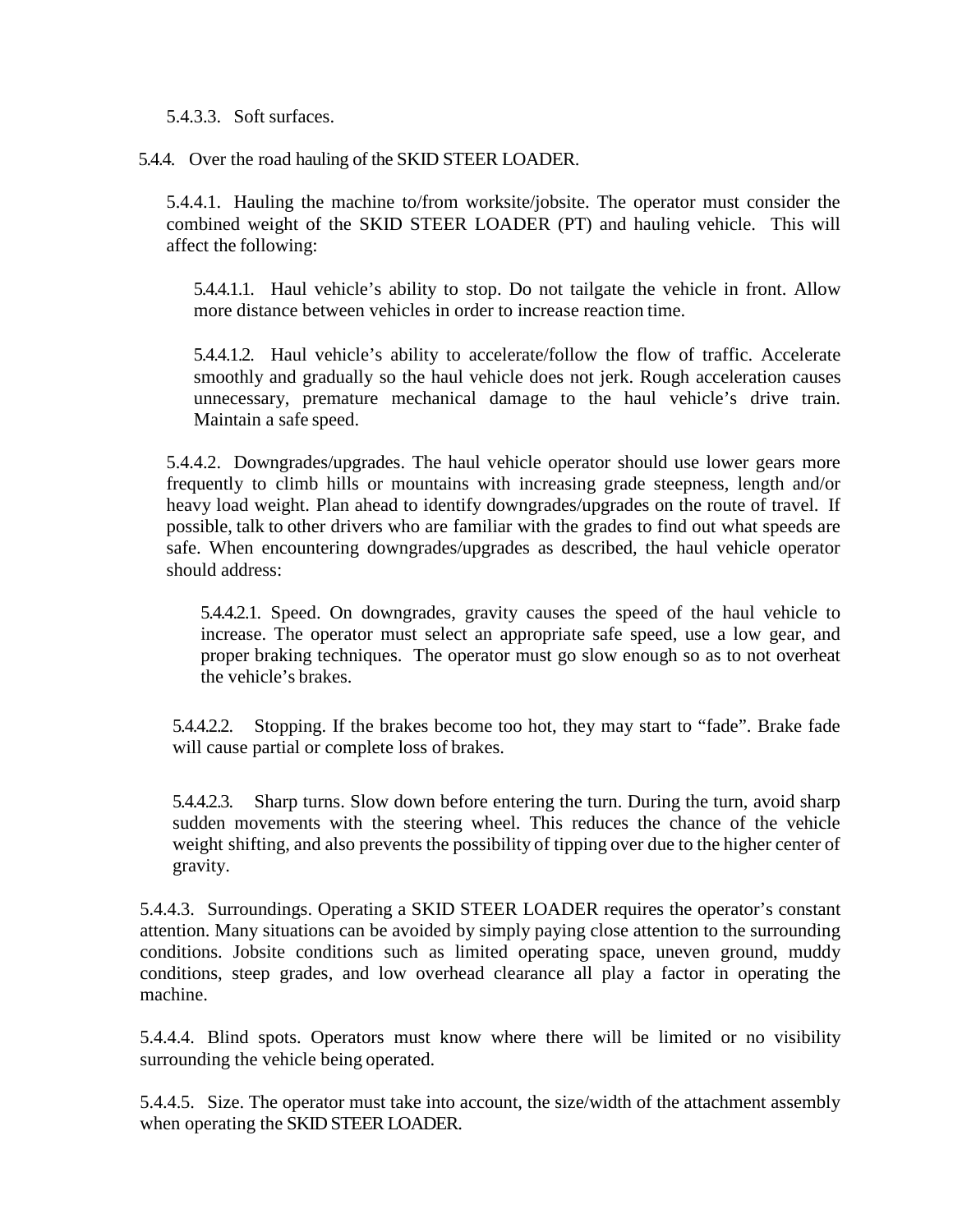5.4.5. Backing.

5.4.5.1. Use a spotter and hand signals.

5.4.5.2. Back slowly and keep the spotter in view at all times. If the operator loses sight of the spotter, the operator must immediately stop the vehicle.

5.4.5.3. See AFMAN 24-306 for standard AF spotter hand signals and additional guidance on spotter safety.

5.4.6. General operation.

5.4.6.1. Walk around the vehicle to ensure the area is clear before moving.

5.4.6.2. Before operating, the operator must understand all controls. He/she should ASK, if they do not understand!

5.4.6.3. Never attempt to start or operate the vehicle from any location other than the operator's seat.

5.4.6.4. Never drive close to the edge of a ditch or excavation.

5.4.6.5. Never leave the vehicle running unattended.

5.4.6.6. Do not attempt to get on or off of the machine while it is moving.

5.4.6.7. Always use extreme caution when disconnecting the hydraulic hoses from the SKID STEER LOADER.

5.4.6.8. While operating the SKID STEER LOADER, always travel with the attachment lowered. SKID STEER LOADERs are extremely unstable with attachments raised.

5.4.6.9. If traveling over an obstacle, move slowly, and raise the lift arms just high enough to clear the obstacle. Travel at an angle over the obstacle.

5.4.6.10. When operating always follow manufacturer's instructions for safe operation.

### <span id="page-12-0"></span>**5.5. Vehicle Operation.**

5.5.1. Attachment installation/removal.

**Caution:** Be aware of pinch points. Utilize proper personal protective equipment (PPE).

5.5.1.1. Attachment installation.

5.5.1.1.1. Refer to the manufacturer's operator's manual for additional guidance for the specific model of equipment in use. Use others for assistance during installation, as required.

5.5.1.1.2. Maneuver the SKID STEER LOADER forward until it comes in contact with the attachment frame and place the top edge of the SKID STEER LOADER mount frame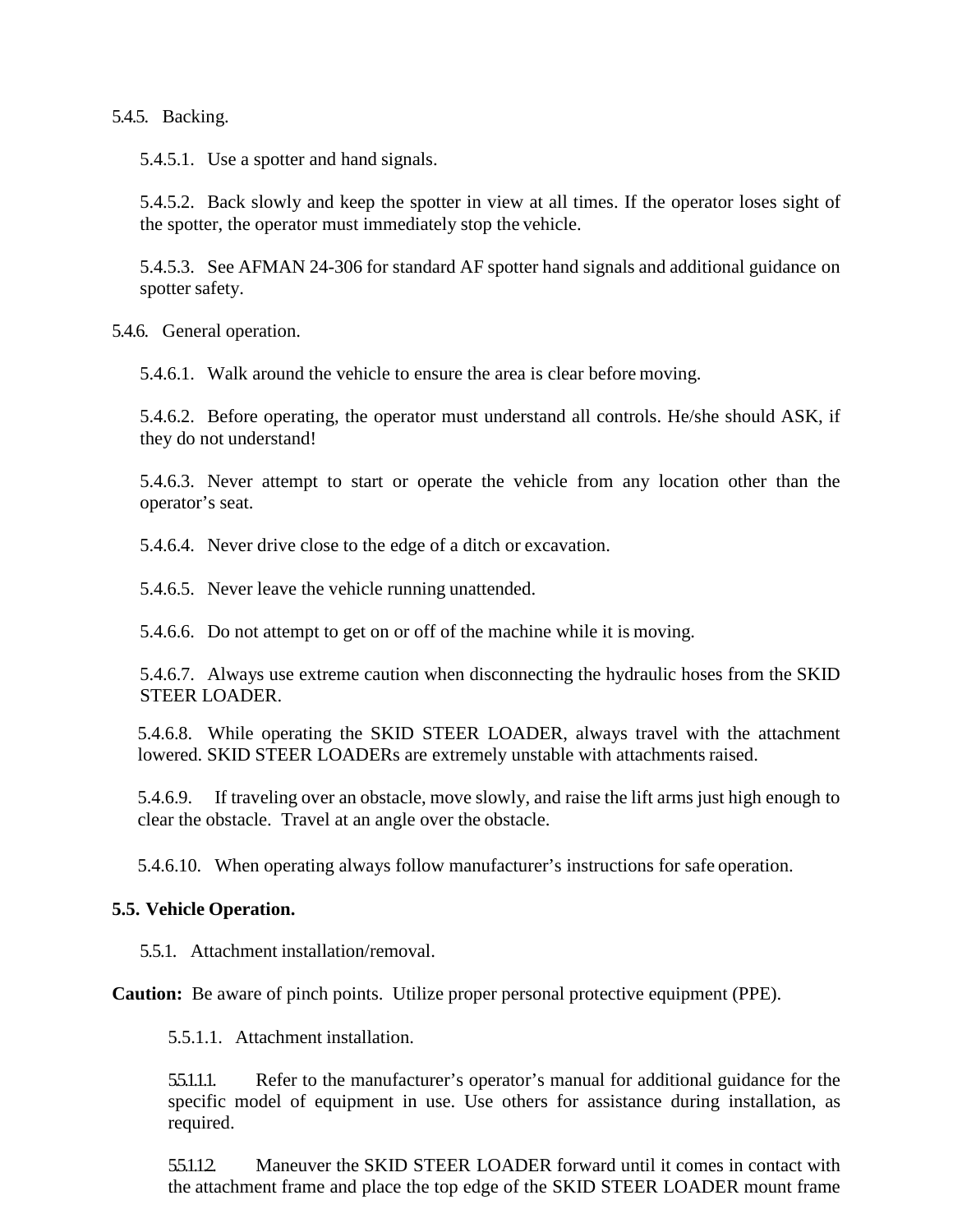under the attachment flange.

5.5.1.1.3. Be sure to tilt the mounting frame backward until the attachment is lifted up off of the ground.

5.5.1.1.4. Engage the coupler pins to connect the attachment to the SKID STEER LOADER using the "work tool coupler control switch."

5.5.1.1.5. If the attachment has hydraulic hoses, route them under the tilt cylinders and connect them to the auxiliary hydraulics quick couplers. Proper routing will ensure the hydraulic hoses will not be damaged by the movement of the machine and attachments.

**Caution:** Always use extreme care when disconnecting the hydraulic hoses from a loader because hydraulic fluid may be hot and can burn skin if an individual comes into contact with the fluid.

5.5.1.2. Attachment removal.

5.5.1.2.1. Lower attachment to ground.

5.5.1.2.2. If equipped, disconnect hydraulic hoses from quick couplers and route hoses over the top of the attachment to prevent dirt contamination.

5.5.1.2.3. Disengage the coupler pins to disconnect the attachment from the SKID STEER LOADER using the "work tool coupler control switch." Hold the switch in the downward position until the coupler pins disengage. (NOTE: Refer to operator's manual for connecting/disconnecting attachments.)

5.5.1.2.4. Tilt mounting frame forward and pull away from attachment.

5.5.1.2.5. Tilt mounting frame backward and shutdown loader engine.

**Caution:** Always use extreme care when disconnecting the hydraulic hoses from a SKID STEER LOADER because hydraulic fluid may be hot and can burn skin if an individual comes in contact with the fluid.

5.5.2. General vehicle operations.

5.5.2.1. Complete a pre-operation vehicle inspection.

- 5.5.2.2. Sign the current AF Form 1800.
- 5.5.2.3. Climb into the vehicle. Use three points of contact.
- 5.5.2.4. Adjust the seat and mirrors (if equipped); fasten seat belt.
- 5.5.2.5. Place arm rests in down position.

5.5.3. Starting the vehicle.

5.5.3.1. Start the engine, allow the engine to idle, and make sure all gauges function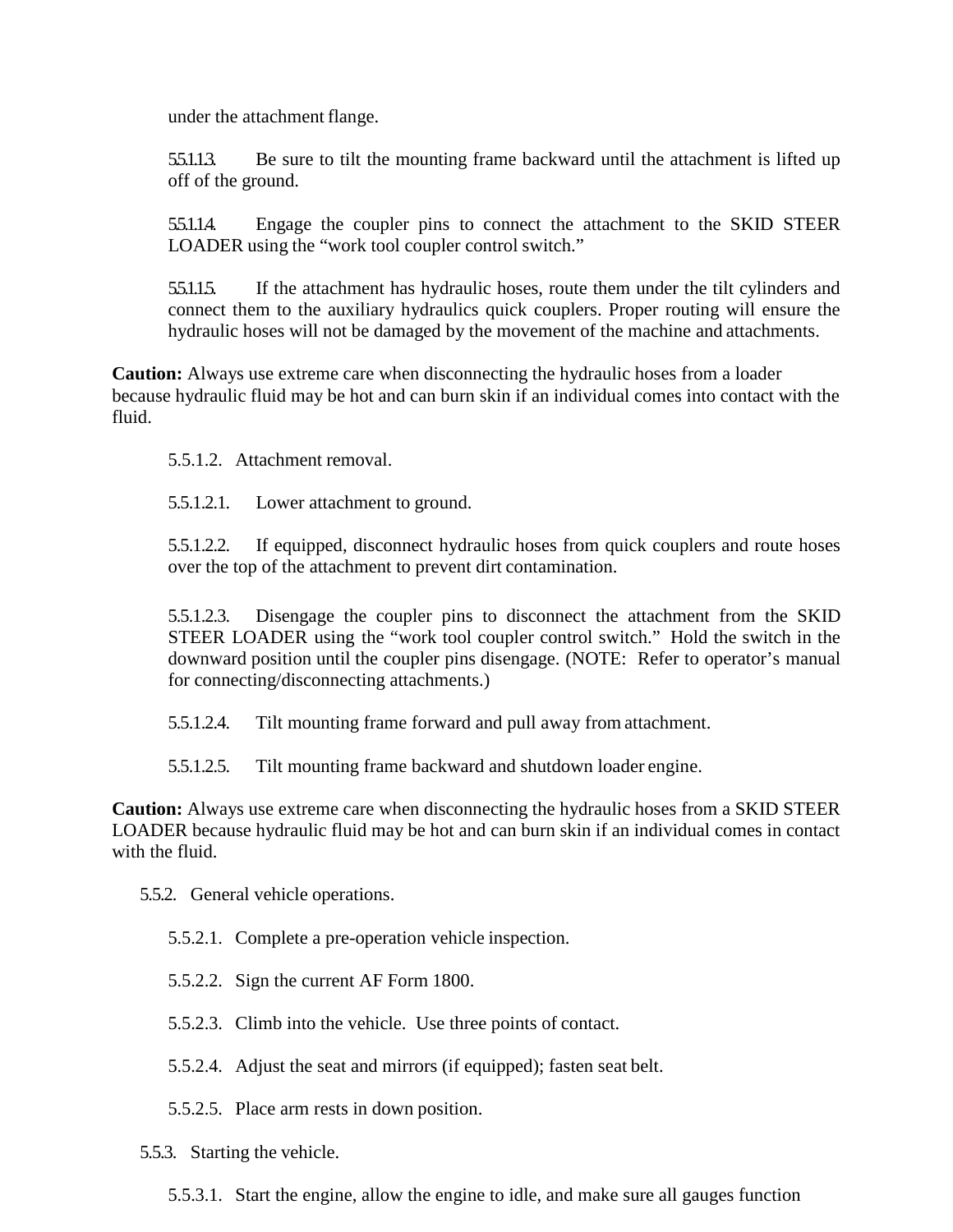properly.

5.5.3.2. After the engine starts, ensure that oil pressure is indicated on the gauge within 15 seconds after starting. Idle engine for 3 to 5 minutes before operating.

5.5.3.3. Run through the operation of the hydraulics.

**Caution:** Do not engage the starter for more than 30 seconds at a time. If the engine does not start within 30 seconds, allow the starter two minutes to cool-off.

5.5.3.4. Go through all controls; raise, tilt, curl and lower the lift arms to ensure proper functioning.

5.5.4. Stopping the vehicle.

5.5.4.1. To stop the vehicle, slowly stop pushing the hand joystick forward or in reverse, depending on direction of travel.

5.5.4.2. Set the parking brake. Check the brake by placing the vehicle in motion while the vehicle parking brake is set.

5.5.5. Control use.

5.5.5.1. Boom control lever – pull backward to lift the bucket, push forward to lower.

5.5.5.2. Bucket control lever – push left to curl the bucket and push right to dump the bucket.

5.5.5.3. Clamshell control lever – is a trigger on the joystick and auxiliary mode must be selected.

**Caution:** Keep vehicle under control. Keep the spotter in sight at all times. If the operator loses sight of the spotter, he/she must immediately stop the vehicle.

**Figure 5.2. Loading.**



5.5.6. Loading. Loading a dump truck with a SKID STEER LOADER requires a safety-conscious skilled operator. Always keep the following safety precautions in mind: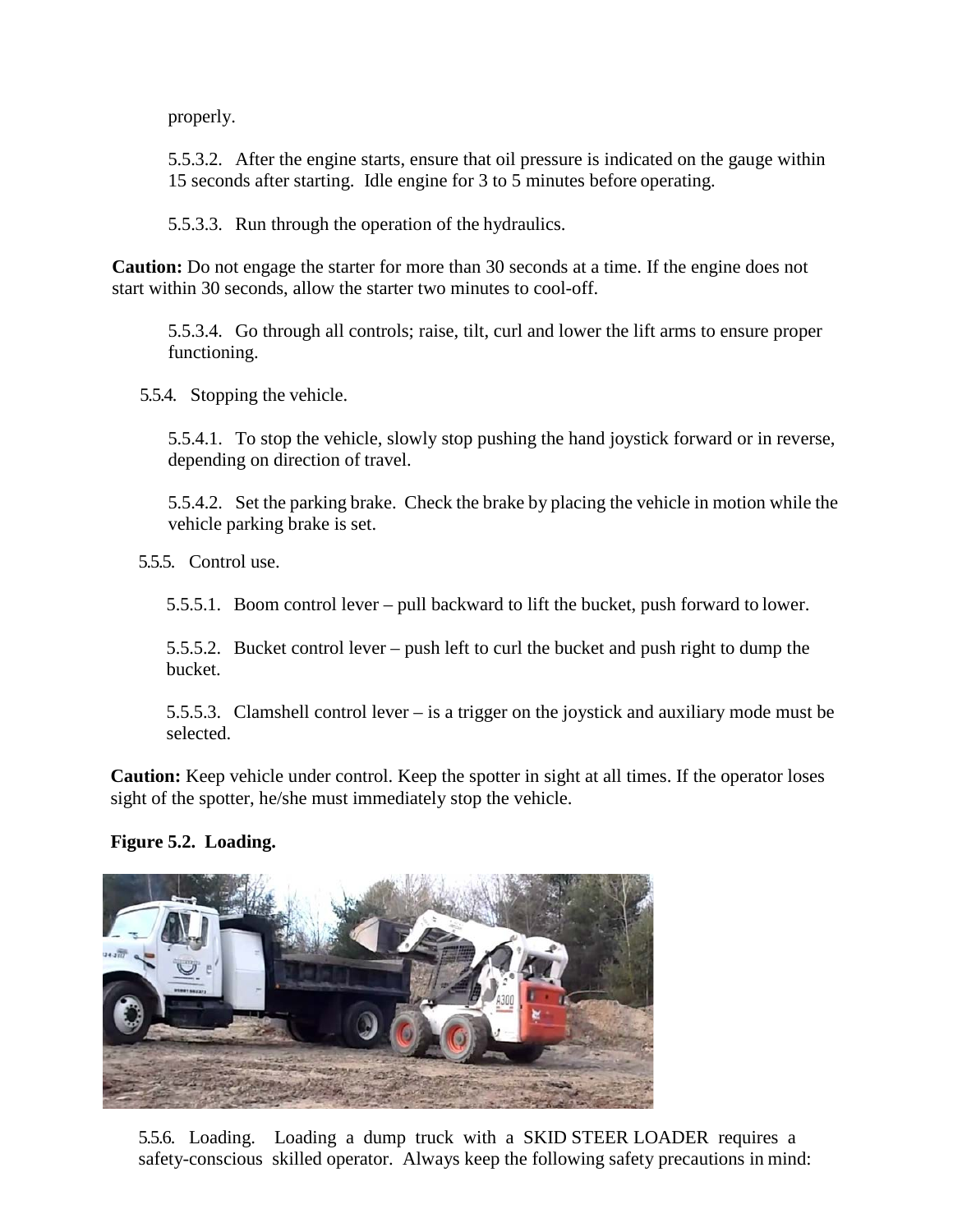5.5.6.1. Never load a truck with the operator sitting inside the cab. Have the operator place the truck in neutral or park, set the parking brake, and leave the truck. This prevents injury to the operator if a large object should crush the truck's cab during loading operations.

5.5.6.2. Prevent electrical shock by never loading trucks under or near power lines.

5.5.6.3. Always attempt to load the truck on the side opposite the fuel tanks. If the truck has multiple fuel tanks, be cautious that material doesn't spill out onto the tanks.

5.5.6.4. Approach the dump truck, and slowly raise the bucket to a height just above the bed of the dump truck.

5.5.6.5. Move the SKID STEER LOADER forward so the bucket is positioned over the center of the truck bed. Then, roll the bucket forward until all the material is out of the bucket. To keep from damaging the dump body, dump the first load a little at a time.

5.5.6.6. Take care, so that the material is loaded into the center of the bed, and the truck is not overloaded. Placing the material on one side of the bed causes the truck to lean to that side and makes it difficult to steer. An overloaded truck puts excessive stress on the truck's frame and can cause a traffic hazard when the material falls off onto roadways.

5.5.6.7. Once the bucket is empty, back away from the dump truck, lower the bucket, and return to the stockpile for another load of material.

**Figure 5.3. Excavating.**



5.5.7. Excavating.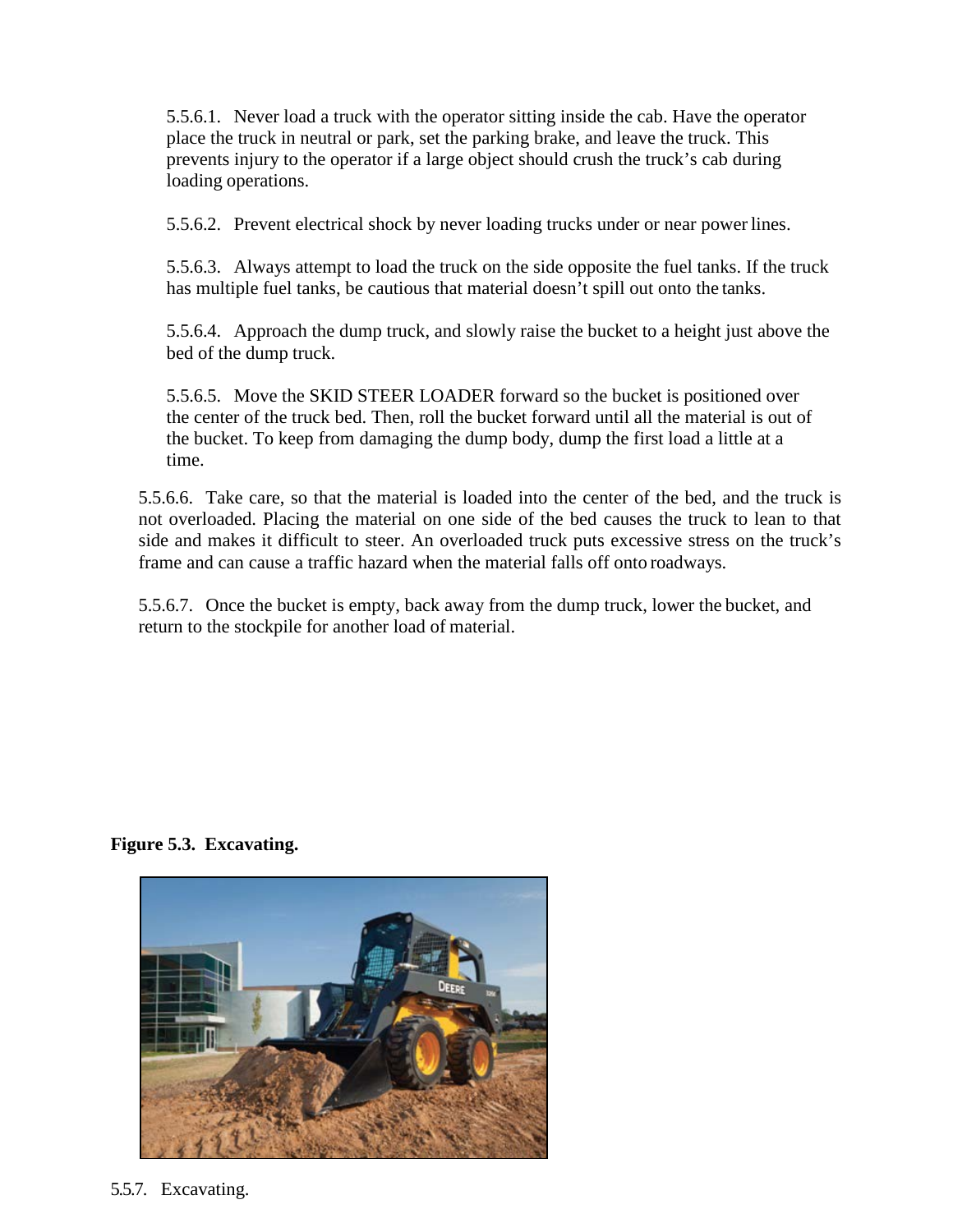5.5.7.1. Travel to the work area with the bucket in the travel position.

5.5.7.2. Position the SKID STEER LOADER for a straight digging angle.

5.5.7.3. Level the bucket and lower it to the ground.

5.5.7.4. Begin to move forward uncurling the cutting edge slightly until the bucket begins to dig.

5.5.7.5. Manipulate the bucket until it is full of material.

5.5.7.6. Curl the bucket all the way back and proceed to the spoil pile site.

5.5.7.7. Slightly raise and uncurl the bucket to dump the material.

5.5.7.8. Place the bucket at the travel height and return to the spot where excavation ended.

5.5.7.9. Repeat the cycle until the excavation is completed.

5.5.8. Backfill and level.

5.5.8.1. Line up the equipment with the area to be backfilled and leveled.

5.5.8.2. Level the bucket and lower it to the ground.

5.5.8.3. Proceed forward pushing the material to the beginning of the excavated area ensuring to cut the high spots.

5.5.8.4. At the end of the excavated area, slightly raise and uncurl the bucket to dump the material.

5.5.8.5. Pull forward and place the bucket on the opposite side of the pile.

5.5.8.6. Adjust the bucket to desired angle and place in float.

5.5.8.7. Level the loose material by moving backwards, ensuring to fill the low spots.

5.5.8.8. Level the bucket when nearing the end of the area to feather the material.

5.5.8.9. Repeat the cycle until the area is backfilled and leveled.

5.5.9. Shutdown procedures.

5.5.9.1. Bring the SKID STEER LOADER to a complete stop.

5.5.9.2. Lower the lift arms and place the attachment flat on the ground.

5.5.9.3. Apply parking brake.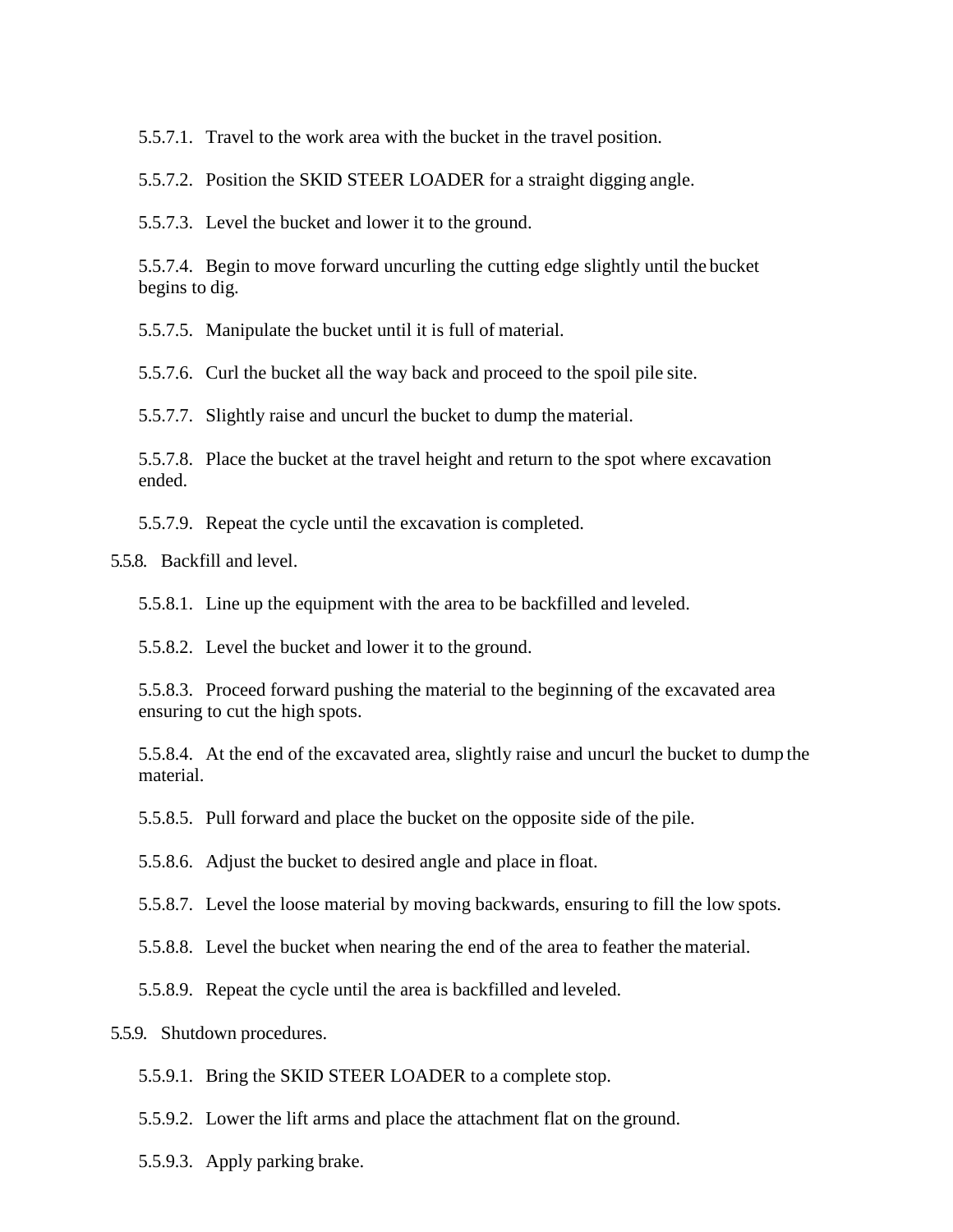- 5.5.9.4. Turn off all lights and accessories.
- 5.5.9.5. Allow engine three to five minutes to cool down.
- 5.5.9.6. Raise the arm rest and unfasten seatbelt.
- 5.5.9.7. Turn the machine off.
- 5.5.9.8. Conduct post-operation check.
- 5.5.10. End of duty day.
	- **5.5.10.1.** Perform post-operation procedures as described in **Paragraph 5.2.**

5.5.10.2. Clean all debris from machine (inside and out), especially cylinder rods and affixed safety decals.

5.5.10.3. Check the fuel level and refuel if needed.

## <span id="page-17-0"></span>**Section 6—EXPLANATION AND DEMONSTRATION.**

#### <span id="page-17-1"></span>**6.1. Instructor's Preparation.**

- 6.1.1. Establish a training location.
- 6.1.2. Obtain appropriate vehicle operator's manual.
- 6.1.3. Schedule/reserve a vehicle.
- 6.1.4. Ensure trainee completes AF Form 171.

#### <span id="page-17-2"></span>**6.2. Safety Procedures and Equipment.**

- 6.2.1. The following safety items should be followed by both the instructor and trainee.
	- 6.2.1.1. Chock wheel (if required) when SKID STEER LOADER is parked.
	- 6.2.1.2. Remove all jewelry and identification tags.
	- 6.2.1.3. Personal protective equipment (PPE) and equipment items.
		- 6.2.1.3.1. Safety toed boots must be worn.

6.2.1.3.2. Gloves will be worn during pre-operation inspection, post-operation inspection and while performing maintenance/adjustments to the attachment.

- 6.2.1.3.3. Hearing protection, if required
- 6.2.1.3.4. Eye protection, if required.
- 6.2.1.3.5. Inclement weather gear.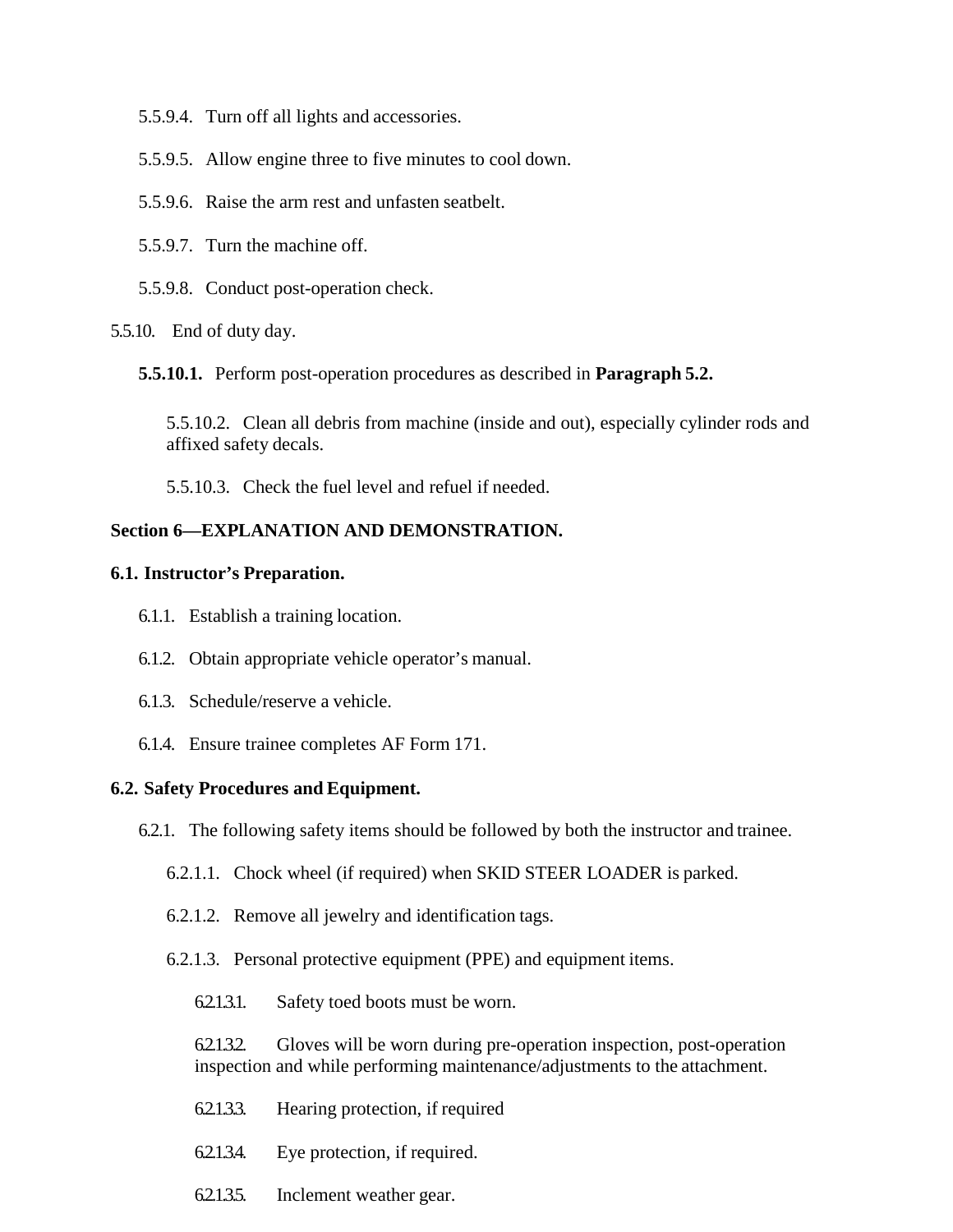6.2.1.4. The trainer and the trainee should conduct a 360 walk-around the vehicle to become familiar with all warning labels and signs.

6.2.1.5. Ensure that the vehicle is properly parked and the brake is set before accomplishing the walk-around inspection.

6.2.1.6. Properly adjust driver's seat and all mirrors (if equipped).

6.2.1.7. Ensure trainee wears seat belt.

6.2.1.8. Throughout demonstration, practice SKID STEER LOADER operational safety.

6.2.2. Practice basic AF RM process during demonstration:

- 6.2.2.1. Identify the hazards.
- 6.2.2.2. Assess the hazards.
- 6.2.2.3. Develop controls and make decisions.
- 6.2.2.4. Implement controls.
- 6.2.2.5. Supervise and evaluate.

### <span id="page-18-0"></span>**6.3. Operator Maintenance Demonstration.**

6.3.1. With trainee, accomplish vehicle inspection using AF Form 1800. The vehicle inspection will follow the seven-step method as described in **Attachment 3**. An inspection guide can be used to ensure all areas of the SKID STEER LOADER are covered in addition to the "Operation Demonstration" guidelines provided below.

### <span id="page-18-1"></span>**6.4. Operation Demonstration.**

- 6.4.1. Throughout demonstration:
	- 6.4.1.1. Allow for questions.
	- 6.4.1.2. Repeat demonstrations as needed.
- 6.4.2. Demonstrate/discuss pre-operation and operation inspection requirements.
- 6.4.3. Describe the operation and location of the following items:
	- 6.4.3.1. Arm rests.
	- 6.4.3.2. Glow plug system (if equipped).
	- 6.4.3.3. Hydrostatic transmission system.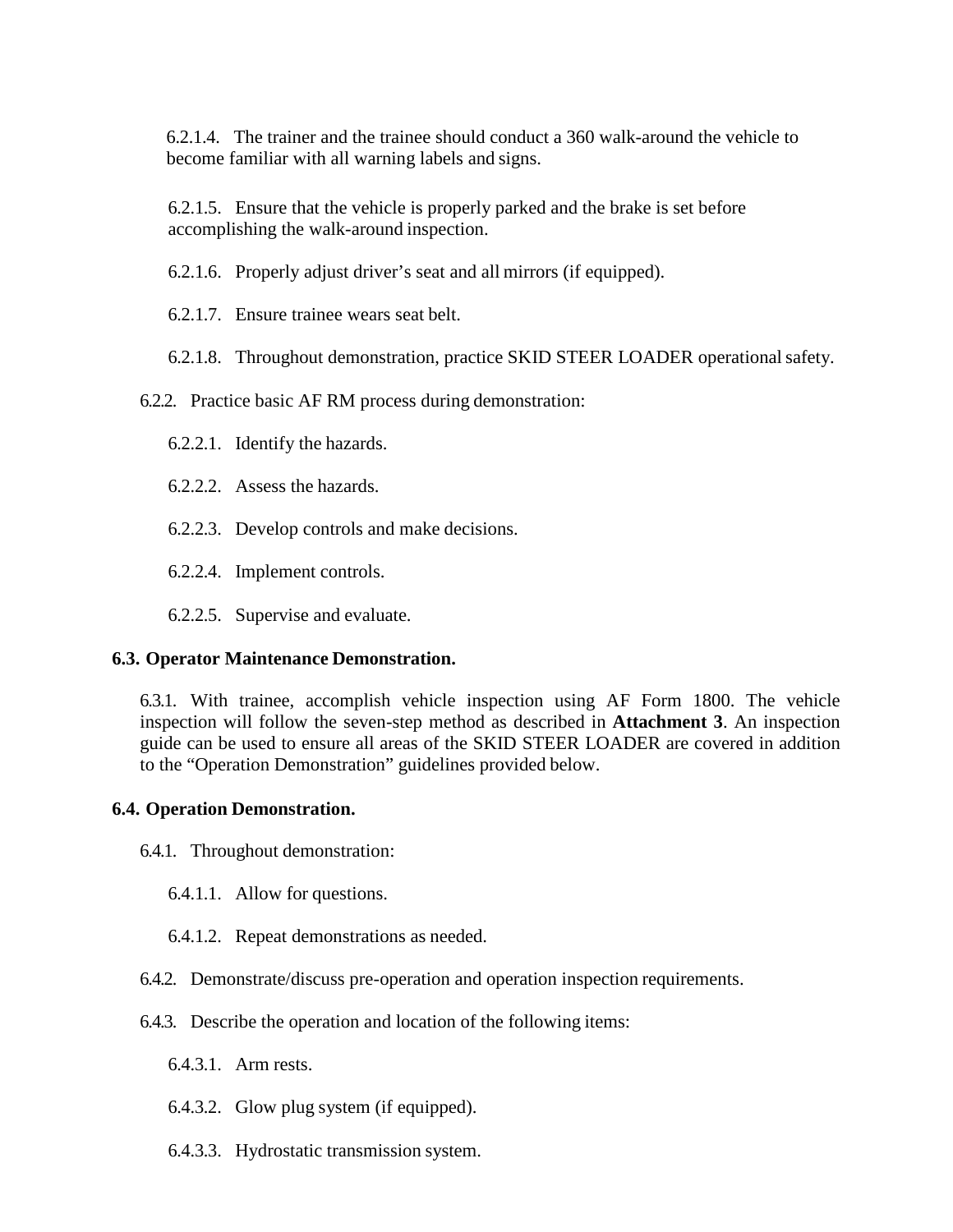- 6.4.3.4. Auxiliary hydraulics.
- 6.4.3.5. Left hand joystick.
- 6.4.3.6. Right hand joystick.
- 6.4.3.7. Parking brake.
- 6.4.3.8. Engine speed control knob.
- 6.4.3.9. Engine speed control foot pedal.
- 6.4.3.10. Instruments (and their indications).

6.4.4. Discuss the following important operational notes:

6.4.4.1. Radiator checks. When cold, the coolant level should be approximately 1 inch from the top of the filler neck and the full cold mark on the reservoir.

6.4.4.2. Typically, transmission fluid must be checked with the transmission warm, engine running and gear selector in the neutral position. SKID STEER LOADER transmissions vary from model to model and may require different fluid checking procedures. Check the operator's manual prior to checking the fluid.

6.4.4.3. Engine oil must be at the full mark on the oil dipstick.

- 6.4.5. Demonstrate the following for the SKID STEER LOADER.
	- 6.4.5.1. Proper mounting and dismounting procedures.
	- 6.4.5.2. Engine start up, including proper safety precautions.
	- 6.4.5.3. Proper use of SKID STEER LOADER controls.
	- 6.4.5.4. Proper movement with and without a load.
		- 6.4.5.4.1. Forward.
		- 6.4.5.4.2. Turning.
		- 6.4.5.4.3. Braking.
		- 6.4.5.4.4. Backing, (use spotter when backing).
		- 6.4.5.4.5. Parking.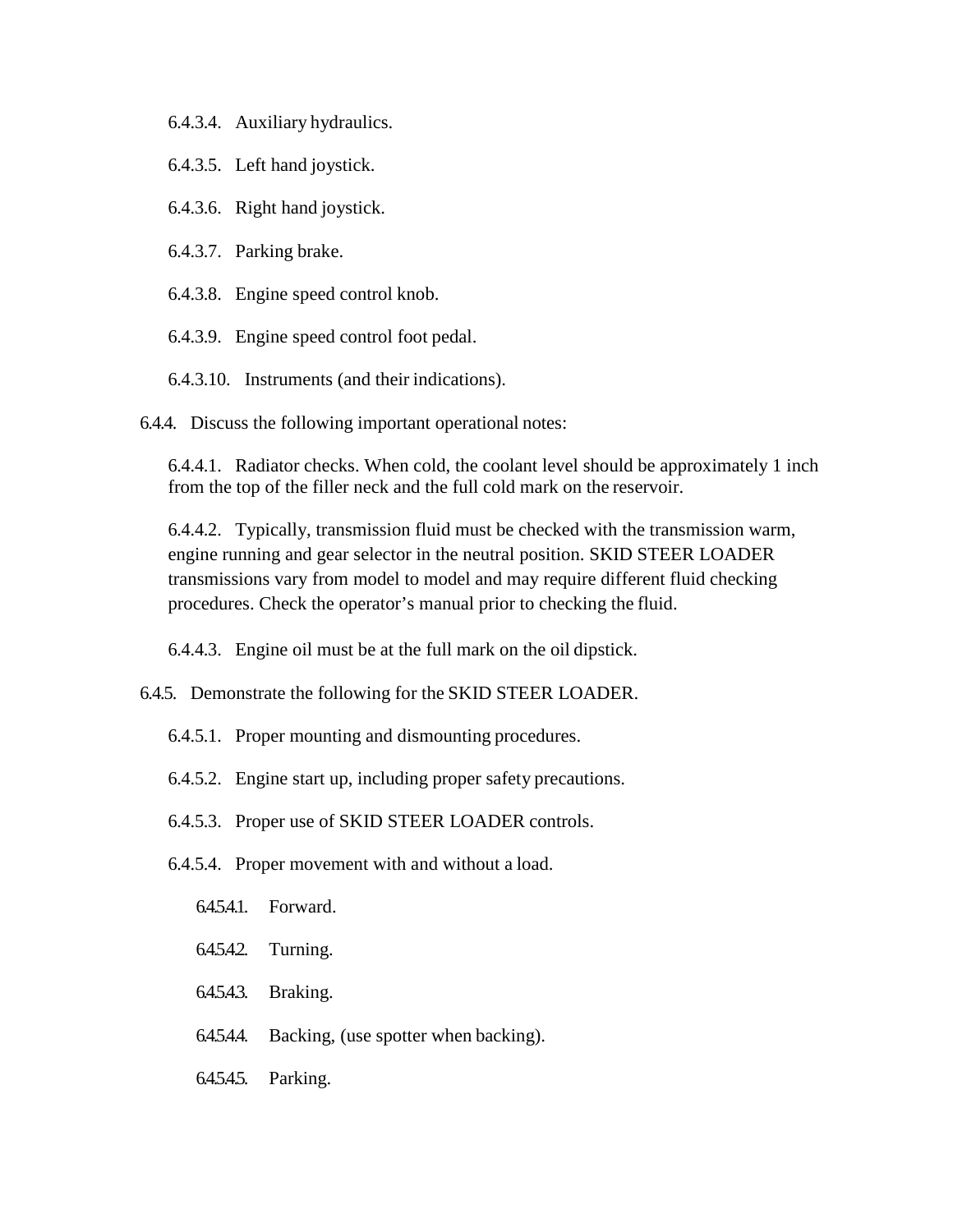6.4.5.5. SKID STEER LOADER operations. **Note:** Refer to the technical manual for additional guidance pertaining to the vehicle being operated.

6.4.5.5.1. Explain the dangers associated with traveling on a grade. Explain not to exceed manufacturer's recommendations.

6.4.5.5.2. Explain safe handling of loads and discuss potential hazards associated with it. (off-centered loads, overloading, etc.).

- 6.4.5.5.3. Describe and demonstrate proper way to travel over an obstacle.
- 6.4.5.5.4. Describe and demonstrate proper procedures for traveling up and down and include with and without a load.

6.4.5.5.1. When traveling up an incline without a load, travel backwards with the engine to the high side.

6.4.5.5.2. When traveling down an incline without a load, travel forward with engine to the high side.

6.4.5.5.2. When traveling up an incline with a load, travel with the bucket forward.

 6.4.5.5.3 When traveling down an incline with a load, travel with the bucket forward.

- 6.4.555. Describe and demonstrate loading and dumping procedures.
- 6.4.5.5.6. Describe and demonstrate excavating procedures.
- 6.4.5.5.7. Describe and demonstrate backfilling and leveling.
- 6.4.5.5.8. Demonstrate shutdown procedures.
- 6.4.6. Demonstrate/discuss post-operation requirements.
	- 6.4.6.1. Ensure vehicle is clean.
	- 6.4.6.2. Refuel vehicle.
	- 6.4.6.3. Following manufacturer's shut-down procedures.
	- 6.4.6.4. Perform a 360 walk-around inspection.
	- 6.4.6.5. Annotate any discrepancies found on AF Form 1800.
- 6.4.7. Conclude by allowing time for questions and any requested re-demonstrations.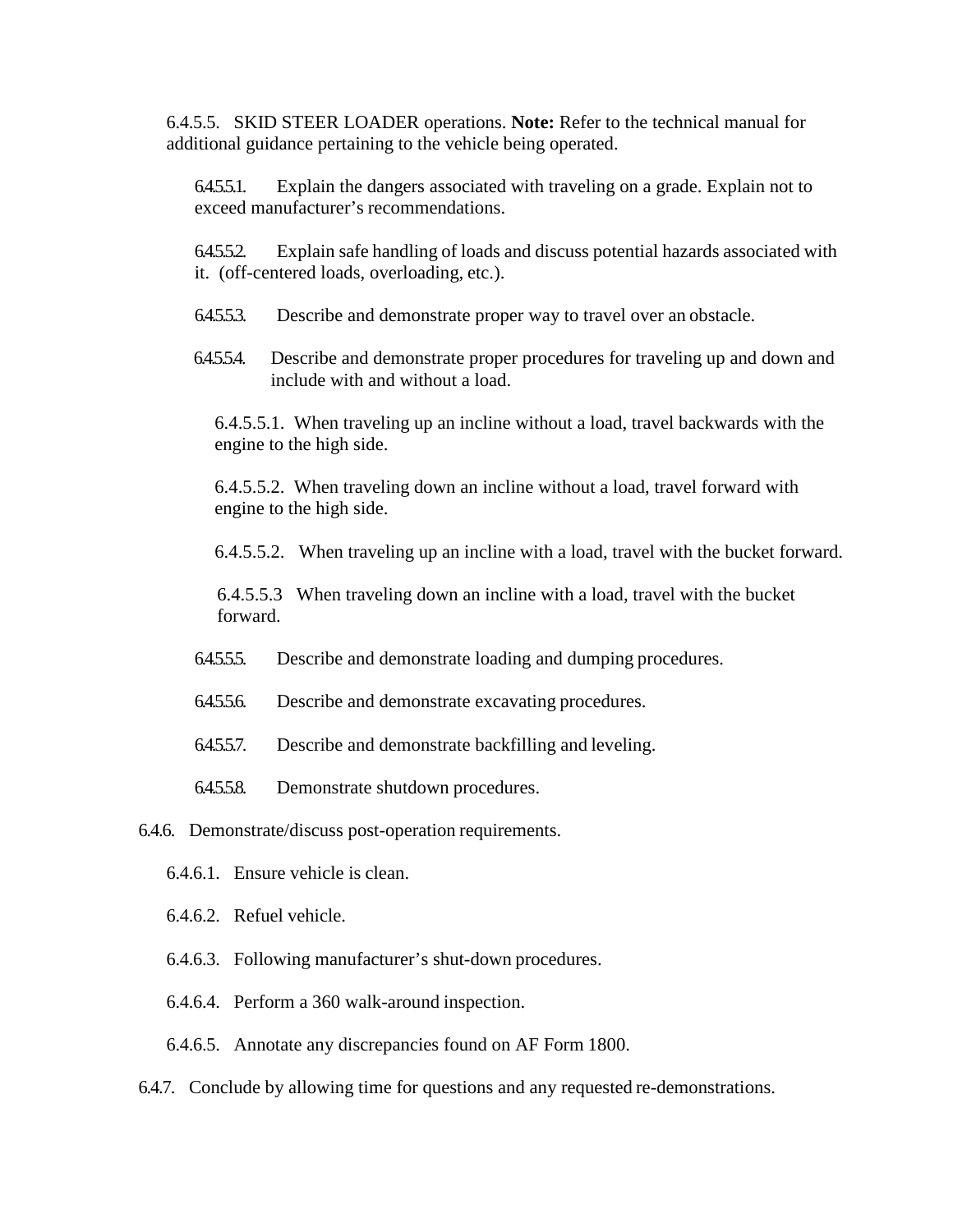### <span id="page-21-0"></span>**Section 7—TRAINEE PERFORMANCE AND EVALUATION**

### <span id="page-21-1"></span>**7.1. Trainee Performance.**

7.1.1. Instructor will:

7.1.1.1. Ensure safety at all times. **Note:** Stop training when safety items are violated. Proceed only when the trainee fully understands how to avoid repeating the safety infraction(s).

7.1.1.1.1. Chock wheel when SKID STEER LOADER is parked.

7.1.1.1.2. Remove all jewelry and identification tags.

**Note:** If available, mark vehicle with magnetic sign indicating "Driver-in-Training" or "Trainee Operator."

7.1.1.2. PPE and other items:

7.1.1.2.1. Safety toed boots must be worn.

7.1.1.2.2. Gloves will be worn during pre-operation, post-operation inspection and while performing maintenance/adjustments to the attachment.

- 7.1.1.2.3. Hearing protection, if required.
- 7.1.1.2.4. Eye protection, if required.
- 7.1.125. Inclement weather gear, if required.

**Note:** Discuss when PPE must be worn/utilized.

7.1.1.3. Pay particular attention to the cautions and warnings listed in the operator's manual.

- 7.1.1.4. Properly adjust driver's seat and all mirrors (if equipped).
- 7.1.1.5. Ensure trainee wears seat belt.
- 7.1.1.6. SKID STEER LOADER safety items/procedures.

7.1.1.7. Ensure the trainee is aware of tasks to be performed.

7.1.1.8. Conduct during/after-action reviews with the trainee. (Demonstration may need to be re-accomplished).

7.1.2. Trainee Performance.

7.1.2.1. Conduct operator maintenance inspections (have trainee explain items being inspected).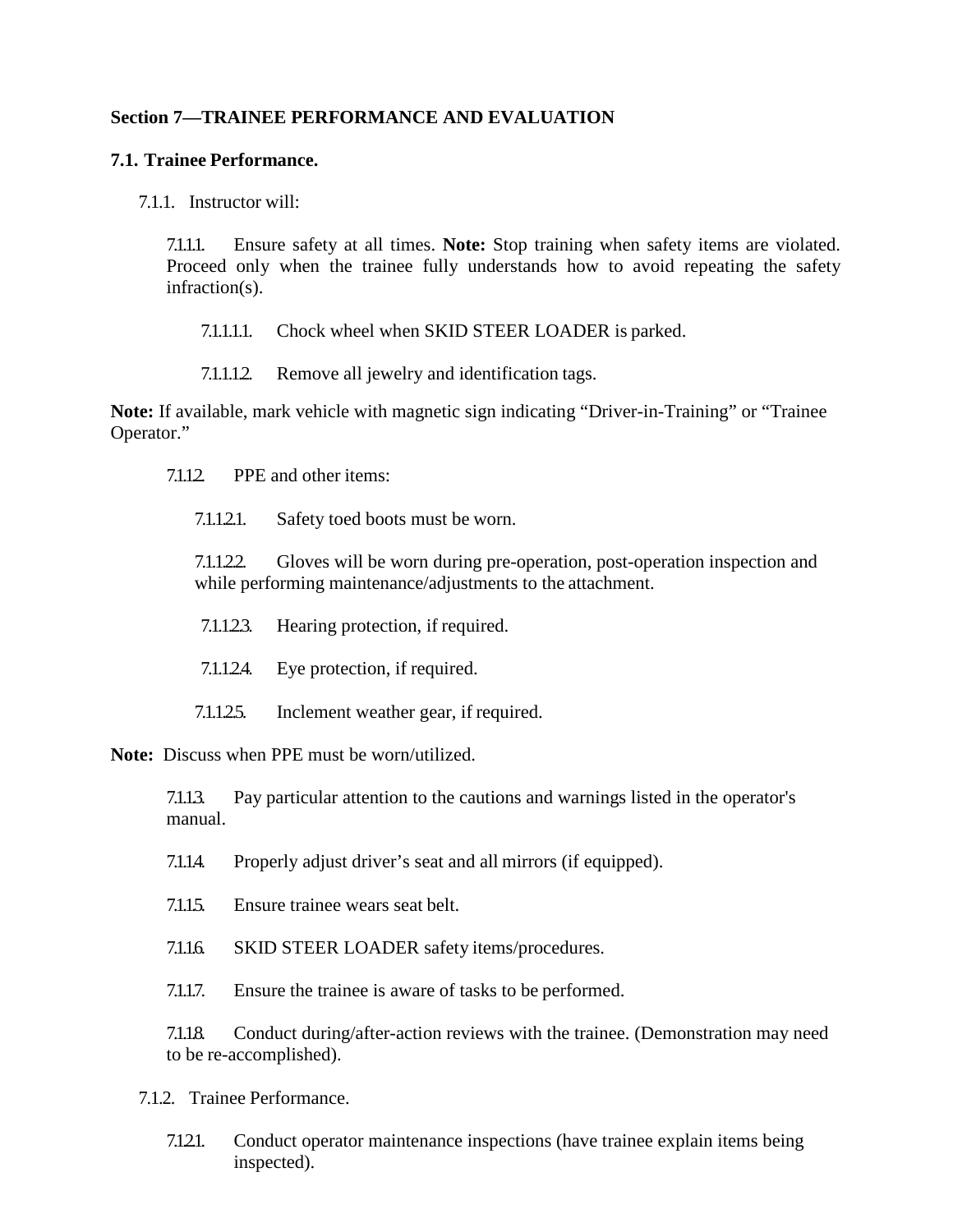7.1.2.1.1. Pre-operation inspection.

7.1.2.1.2. Operation inspection.

7.1.22. Ensure AF From 1800 is properly documented.

7.1.2.2.1. Identify and explain SKID STEER LOADER gauges, switches, levers and buttons.

- 7.1.2.2.2. Define the observable procedures trainee must accomplish during training.
	- 7.1.2.2.2.1. Conducting 360-walk around.
	- 7.1.2.2.2.2. Entering the vehicle using proper techniques
	- 7.1.2.2.2.3. Securing seatbelt, start the engine.
	- 7.1.2.2.2.4. Releasing parking brake.
	- 7.1.2.2.2.5. Moving machine forward.
	- 7.1.2.2.2.4. Turning the machine.
	- 7.1.2.2.2.5. Proper braking.
	- 7.1.2.2.2.6. Moving the machine backwards (use spotter when backing).
	- 7.1.2.2.2.7. Parking setting park brake, engine shutdown, dismounting.

7.1.2.2.2.8. SKID STEER LOADER operation. **Note:** Refer to the technical manual for additional guidance pertaining to the vehicle being operated.

- 7.1.2.2.2.9. Maneuvering over an obstacle.
- 7.1.2.2.2.10. Loading and dumping procedures.
- 7.1.2.2.2.11. Excavating procedures.
- 7.1.2.2.2.12. Backfilling and leveling.
- 7.1.2.2.2.13. Shutdown procedures.
- 7.1.2.2.3. Perform post-operation inspection.
	- 7.1.2.2.3.1. Ensure vehicle components are cleaned.
	- 7.1.2.2.3.2. Check fuel level. If there is  $\lt^3$  tank, refuel the vehicle.
	- 7.1.2.2.3.3. Following manufacturer's shut-down procedures.
	- 7.1.2.2.3.4. Park.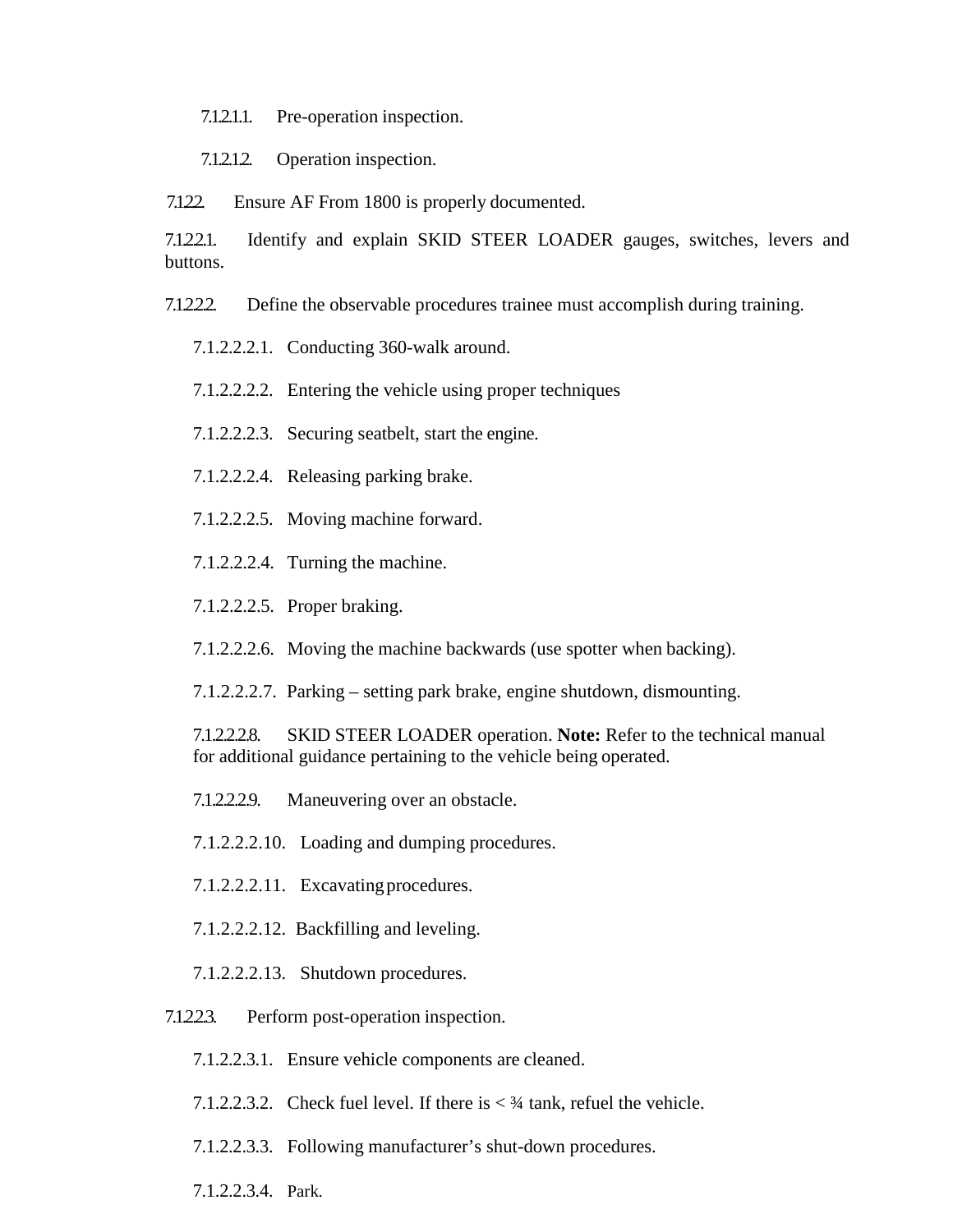7.1.2.2.3.5.1. Place transmission in neutral.

7.1.2.2.3.5.2. Apply parking brake.

7.1.2.2.3.6. Perform a 360 walk-around inspection checking for leaks and damage.

#### <span id="page-23-0"></span>**7.2. Performance Evaluation.**

- 7.2.1. Trainee will perform performance evaluation found in **Attachment 2**.
	- 7.2.1.1. Instructor and trainee will review **Attachment 2**.
	- 72.1.2. Instructor will answer trainee's questions.

**Note:** If available, mark vehicle with magnetic sign indicating "Driver-in-Training" or "Trainee Operator".

- 7.2.2. Instructor will:
	- 7.2.2.1. Ensure safety at all times.
		- 7.2.2.1.1. Place wheel chocks when SKID STEER LOADER is parked,
		- 7.2.2.1.2. Remove all jewelry and identification tags.
	- 7.2.2. PPE and other items.
		- 7.2.2.2.1. Safety toed boots must be worn.

7.2.2.2.2. Gloves will be worn during pre-operation inspection, post- operation inspection and while performing maintenance/adjustments to the attachment.

- 7.2.2.2.3. Hearing protection, if required.
- 7.2.2.2.4. Eye protection, if required.
- 7.2.2.2.5. Inclement weather gear, if required.
- 7.2.2.3. Ensure trainee wears seat belt.
- 7.2.2.4. Properly adjust driver's seat and all mirrors (if equipped).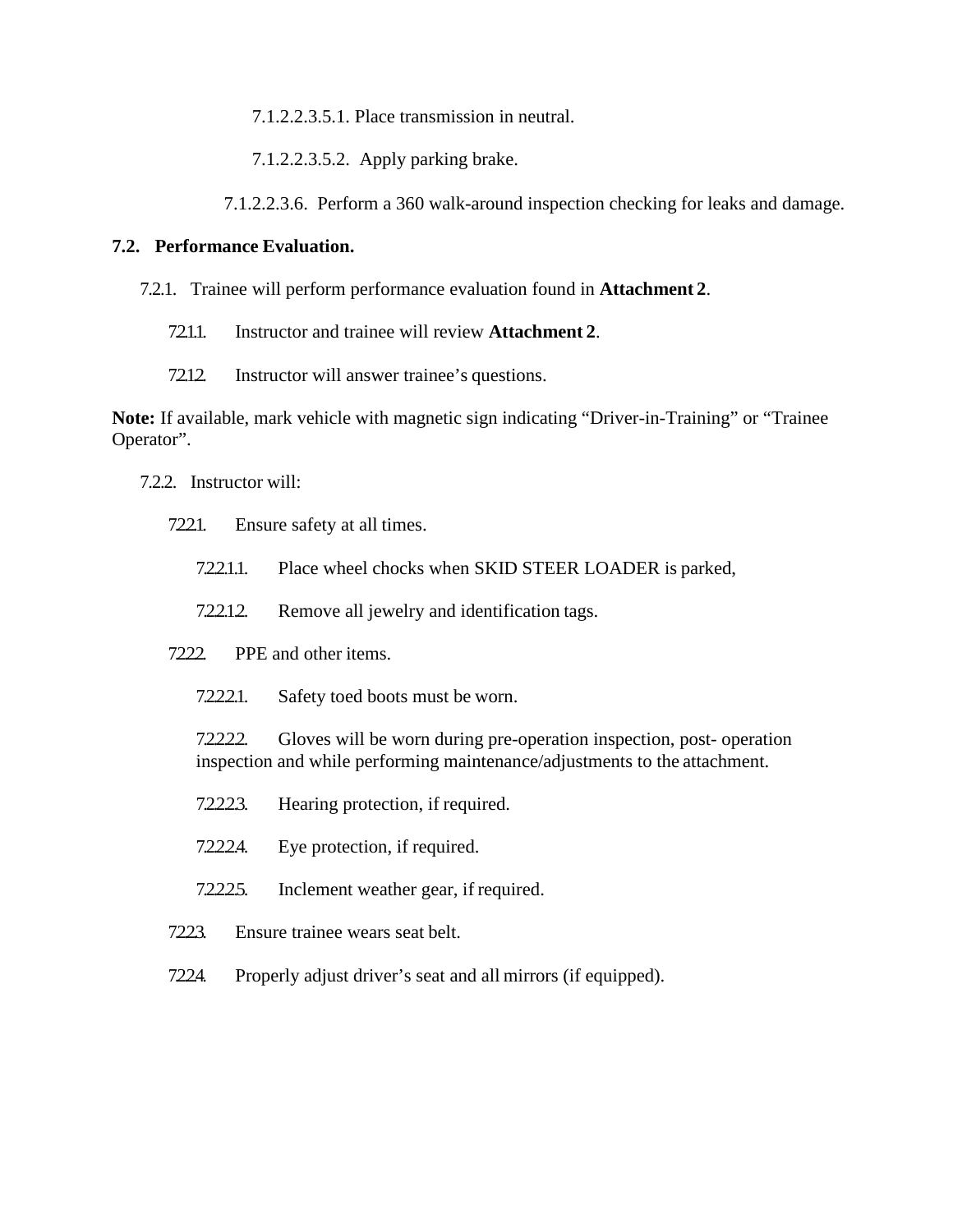#### 7225. SKID STEER LOADER safety items/procedures.

- 7.2.3. Explain operating techniques.
- 7.2.4. The trainee will demonstrate and be evaluated on the following procedures:
	- 724.1. Vehicle/equipment checkout.
	- 7242. Pre-operation inspection/preventative maintenance.
		- 7.2.4.2.1. Engine start up.
		- 72.4.2.2. Proper use of SKID STEER LOADER controls.
		- 7.2.4.2.3. Forward.
		- 7.2.4.2.4. Turning.
		- 7.2.4.2.5. Braking.
		- 7.2.4.2.6. Backing (use spotter when backing).
		- 7.2.4.2.7. Parking.

7.2.4.2.8. SKID STEER LOADER operation. **Note:** Refer to the technical manual for additional guidance pertaining to the vehicle being operated.

7.2.4.2.8.1. Maneuvering over an obstacle.

- 7.2.4.2.8.2. Loading and dumping procedures.
- 7.2.4.2.8.3. Excavating procedures.
- 7.2.4.2.8.4. Backfilling and leveling.
- 7.2.4.2.8.5. Shutdown procedures.
- 7243. Perform post-operation inspection.
	- 7.2.4.3.1. Ensure vehicle components are cleaned.
	- 7.2.4.3.2. Check fuel level. If there is  $\lt^3/4$  tank, refuel the vehicle.
	- 7.2.4.3.3. Following manufacturer's shut-down procedures.
	- 7.24.34. Park.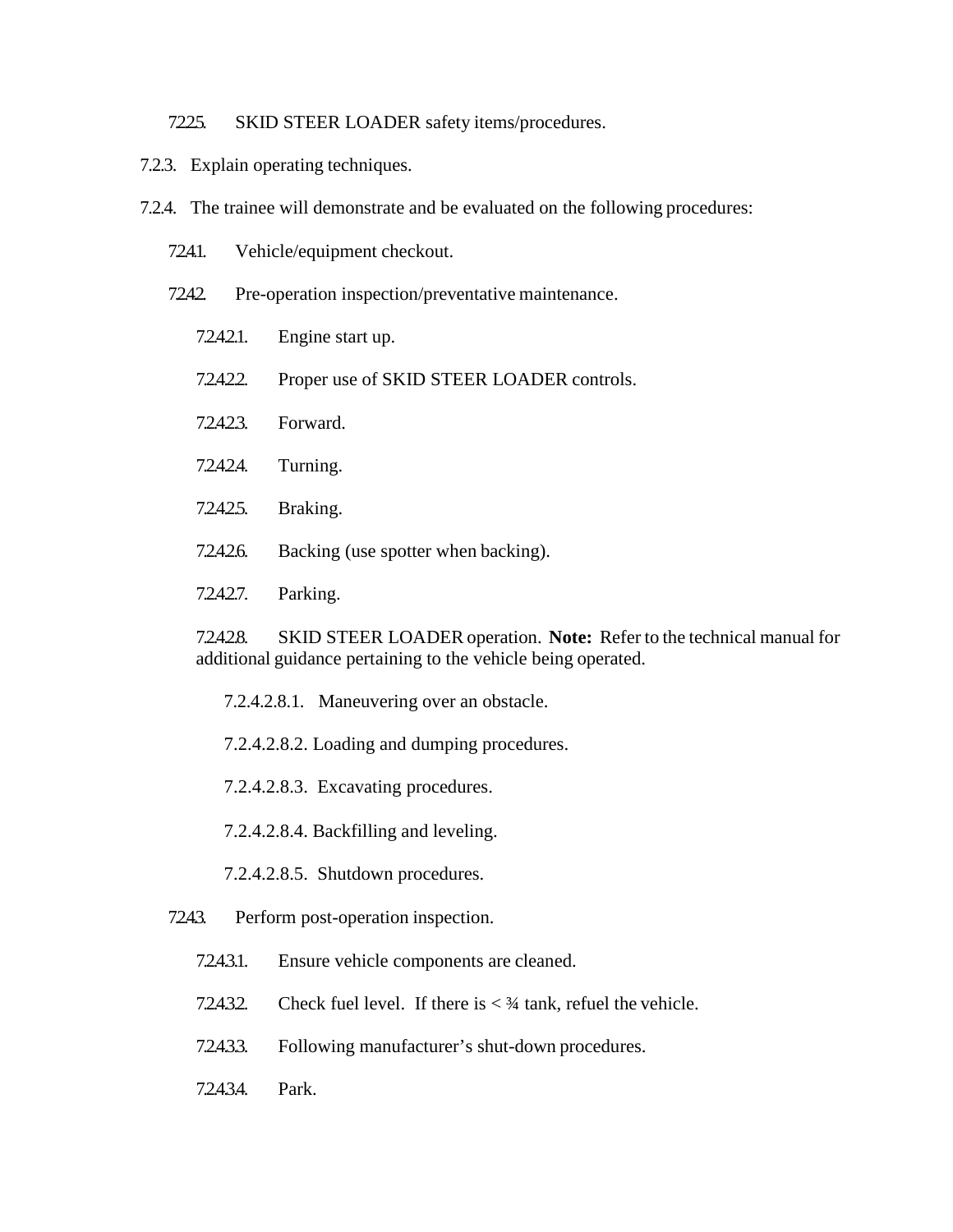7.2.4.3.4.1. Place transmission in neutral.

7.2.4.3.4.2. Apply parking brake.

72.435. Perform a 360 walk-around inspection checking for leaks and damage.

- 7.2.5. Ensure the driver is aware of operating situations.
- 7.2.6. Conduct after-action reviews with the trainee.
- 7.2.7. Trainee is not allowed any instructor assists to pass performance evaluation.
- 7.2.8. Evaluation checklist provided in **Attachment 2**.
- 7.2.9. Retraining; retrain No-Go's.
	- 7.29.1. Re-demonstrate "No-Go" items.

7292. Have trainee re-perform until they show proficiency in operating, critique weaknesses as observed.

7.293. Re-evaluate.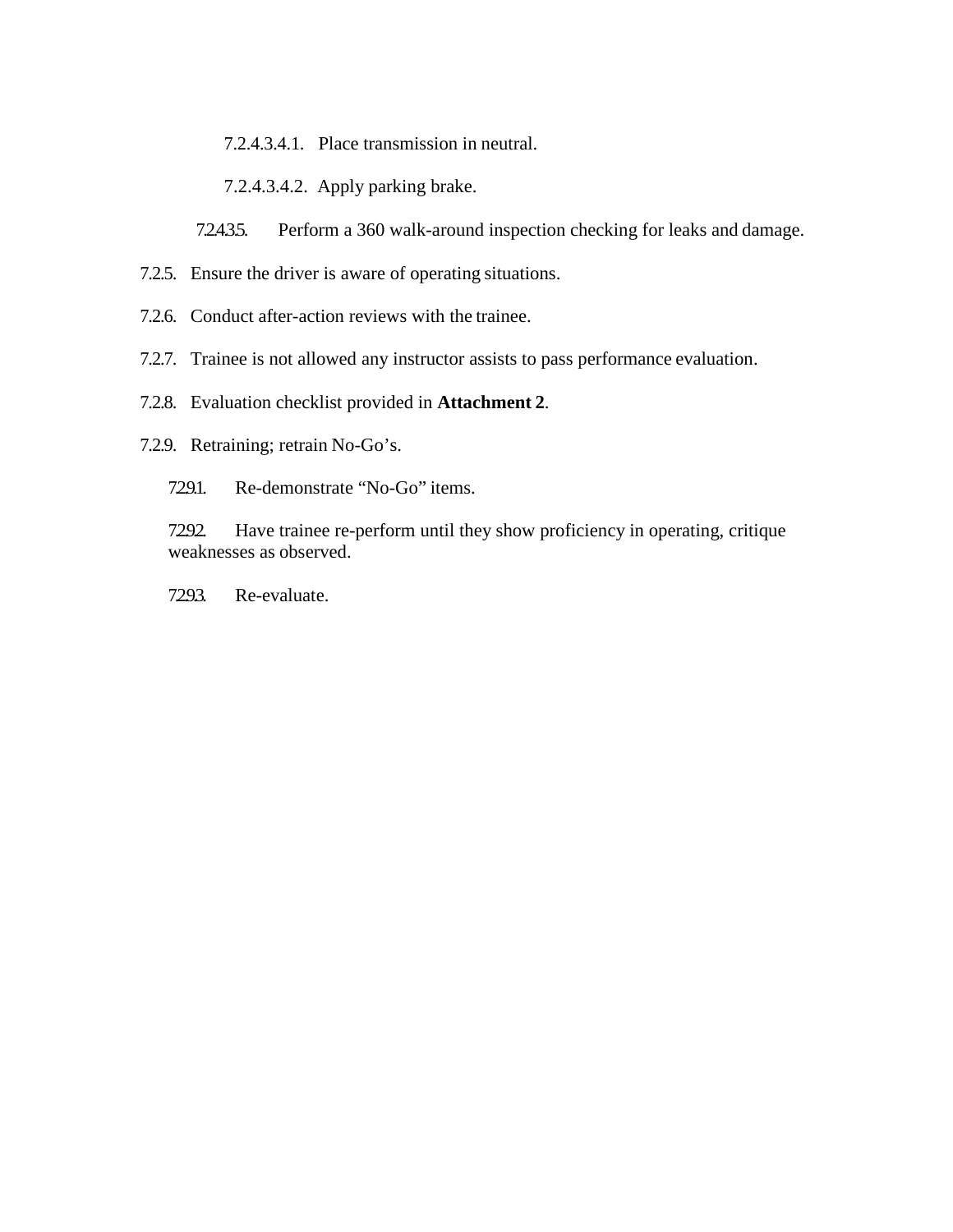#### **Attachment 1**

#### **GLOSSARY OF REFERENCES AND SUPPORTING INFORMATION**

#### <span id="page-26-0"></span>*References*

**AFI 13-213**, *Airfield Driving,* 1 June 2011 **AFI 24-301,** *Ground Transportation*, 1 November 2018 **AFI 24-302**, *Vehicle Management*, 26 June 2012 **AFI 91-202**, *Air Force Consolidated Occupational Safety Instruction*, 15 June 2012 **AFMAN 24-306**, *Operation of Air Force Government Motor Vehicles*, 9 December 2016 **AFPAM 90-803**, *Risk Management (RM) Guidance and Tools*, 11 February 2013

*Adopted Forms*

**AF Form 171**, *Request for Driver's Training and Addition to U.S. Government Drivers* **AF Form 847**, *Recommendation for Change of Publication* **AF Form 1800**, *Operator's Inspection Guide and Trouble Report*

#### *Abbreviations and Acronyms*

**AF—**Air Force

**AFI—**Air Force Instruction

**AFIMSC—**Air Force Installation Mission Support Center

**AFMAN—**Air Force Manual

**AFQTP—**Air Force Qualification Training Plan

**DD—**Department of Defense

**DEF—**Diesel Exhaust Fluid

#### **IAW—**In Accordance With

#### **PPE—**Personal Protective Equipment

#### **PSI—**Pounds per Square Inch

**RM—**Risk Management

**SF—**Standard Form

**VCO—**Vehicle Control Official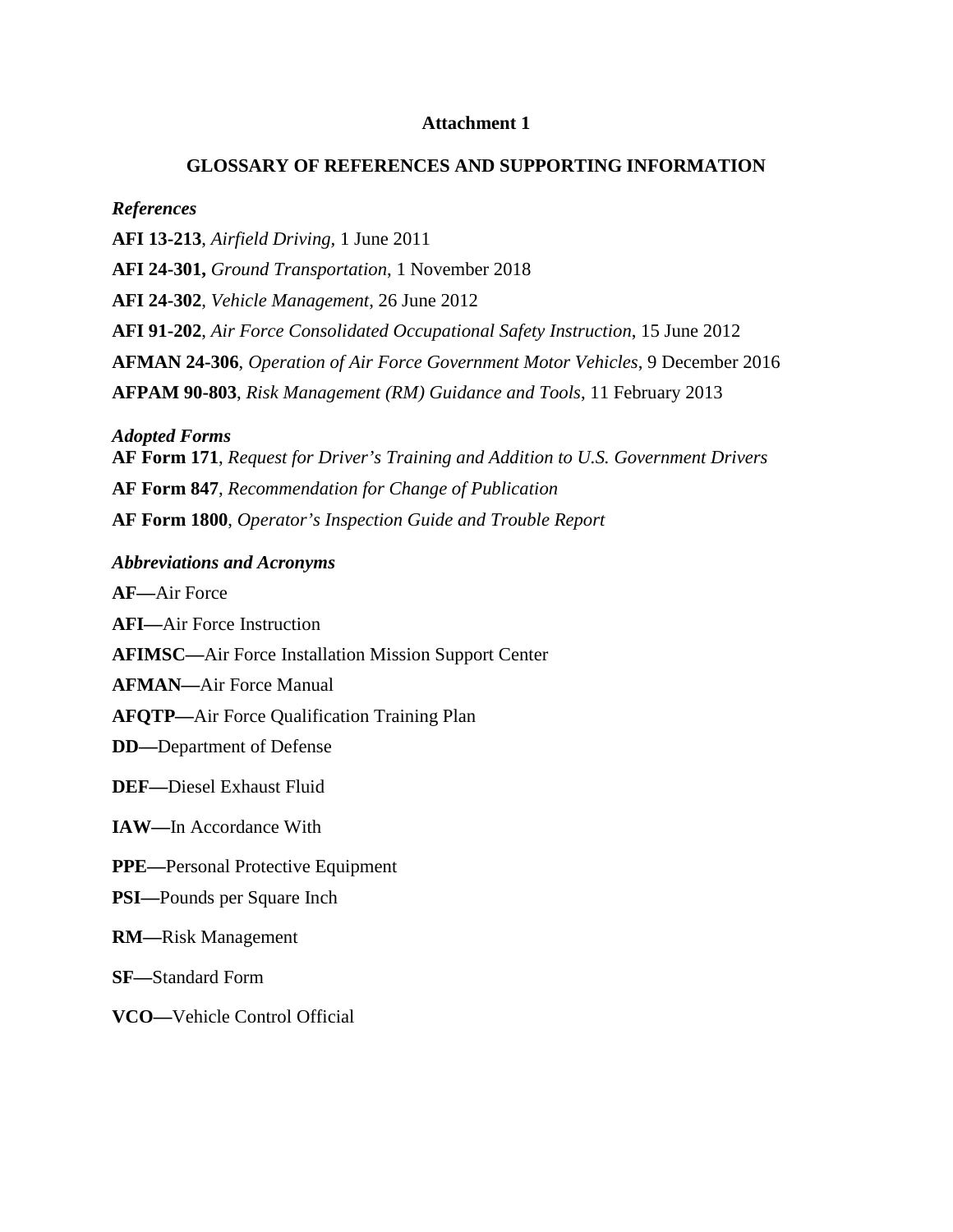## **Attachment 2**

## **PERFORMANCE TEST**

### <span id="page-27-0"></span>**A2.1. Desired Learning Outcome.**

A2.1.1. Understand the safety precautions to be followed pre-, operation, and postoperation of the SKID STEER LOADER.

A2.1.2. Understand the purpose of the SKID STEER LOADER and its role in the mission.

A2.1.3. Know the proper operator maintenance procedures of the SKID STEER LOADER, IAW applicable technical orders and use of Air Force (AF) Form 1800.

A2.1.4. Safely and proficiently operate the SKID STEER LOADER.

**A2.2. Instructions.** Before beginning the performance test, the trainer will brief the trainee on the scenario that will need to be accomplished. He/she will be given additional directions and instructions as needed throughout the scenario.

## **A2.3. Scoring.**

A2.3.1. The trainer examiner will be scoring the trainee on SKID STEER LOADER operations and also the general safe driving practices. The examiner will give directions and instructions to the trainee in sufficient time for him/her to execute a driving maneuver. They will not be asked to drive in an unsafe manner.

A2.3.2. The examiner will be making various marks on the performance test checklist. This does not necessarily mean anything has been done wrong. It is in the best interest to concentrate on the operation of the SKID STEER LOADER. The trainer will explain the test results at the conclusion of the performance test.

A2.3.3. Tasks being graded are listed on the following page; the trainee will be required to successfully pass all items.

A2.3.4. The instructor will stop the test at any time safe operations are not being followed or as deemed necessary for safety concerns.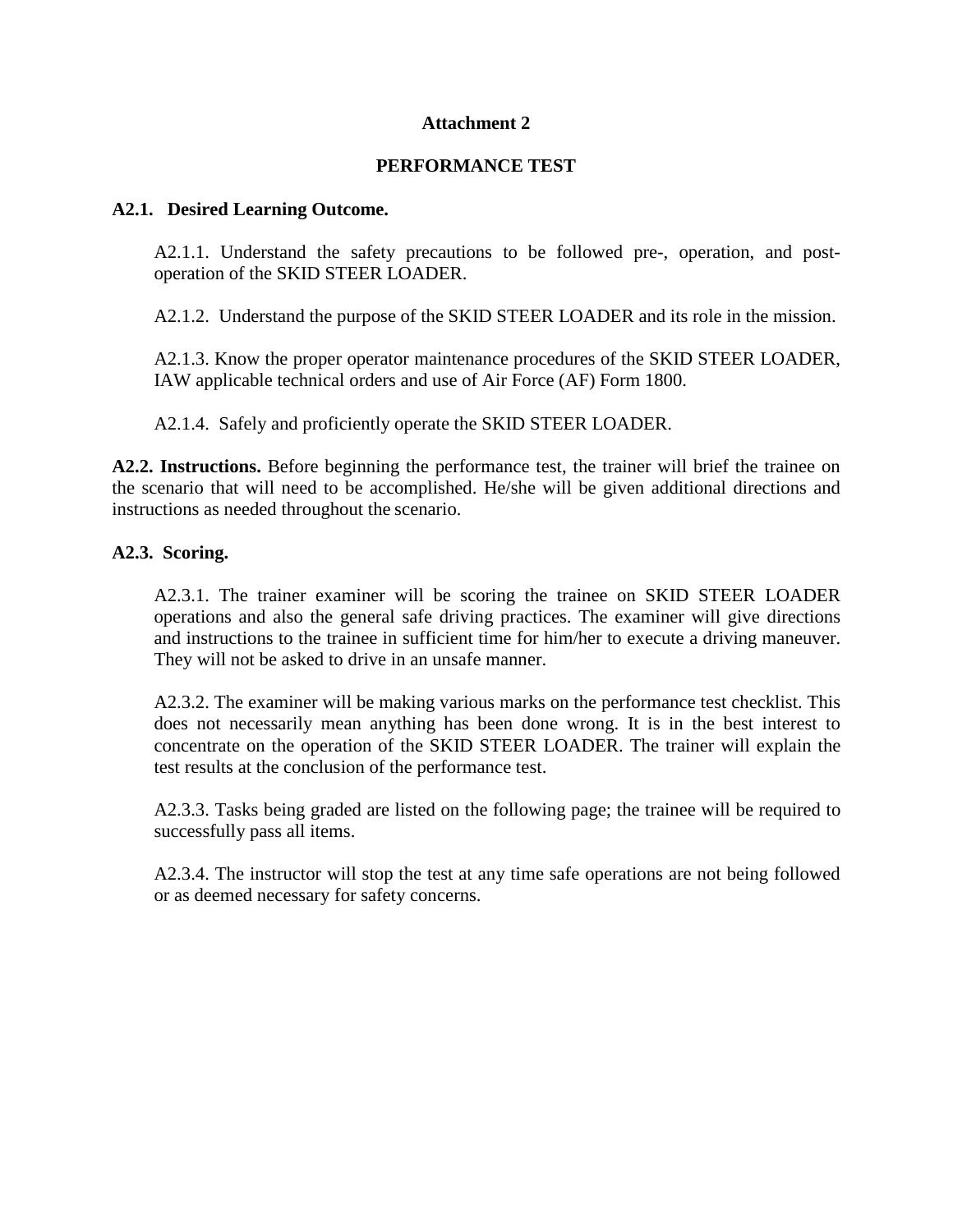|                                          |                | PERFORMANCE TEST |  |
|------------------------------------------|----------------|------------------|--|
| <b>Trainees Name:</b>                    |                | Date:            |  |
| <b>Event</b>                             | G <sub>0</sub> | No Go            |  |
| 1. PRE, OPERATION, AND POST- OPERATION   |                |                  |  |
| <b>INSPECTION</b>                        |                |                  |  |
| 1.1. Operator has required Personal      |                |                  |  |
| Protective Equipment.                    |                |                  |  |
| 1.2. Follows general pattern of pre-trip |                |                  |  |
| checklist.                               |                |                  |  |
| 1.3. Performs brake component check      |                |                  |  |
| 1.4. Signs AF Form 1800 to signify       |                |                  |  |
| accomplishment of complete               |                |                  |  |
| inspection.                              |                |                  |  |
| 1.5. Cleans windshield, windows,         |                |                  |  |
| mirrors, lights and reflectors           |                |                  |  |
| 1.6. Continues during operations         |                |                  |  |
| inspection checks.                       |                |                  |  |
| 1.7. Knows use of jacks, tools,          |                |                  |  |
| emergency devices, tire chains, fire     |                |                  |  |
| extinguishers, etc.                      |                |                  |  |
| 1.8. Performs post trip inspection and   |                |                  |  |
| reports malfunctions to Vehicle          |                |                  |  |
| Management.                              |                |                  |  |
| <b>Event</b>                             | Go             | No Go            |  |
| 2. BASIC CONTROL AND VEHICLE OPERATION   |                |                  |  |
| 2.1. Safety belt is used; obeys all      |                |                  |  |
| traffic signs, signals, and laws;        |                |                  |  |
| completes test without an accident or    |                |                  |  |
| moving violation.                        |                |                  |  |
| 2.2. Avoids jerky starts and stops.      |                |                  |  |
| 2.3. Does not cut corners sharply.       |                |                  |  |
| 2.4. Maintains proper speed and space.   |                |                  |  |
| 2.5. Ensure proper SKID                  |                |                  |  |
| <b>STEER LOADER safety</b>               |                |                  |  |

**Figure A2.1. Performance Test Checklist:**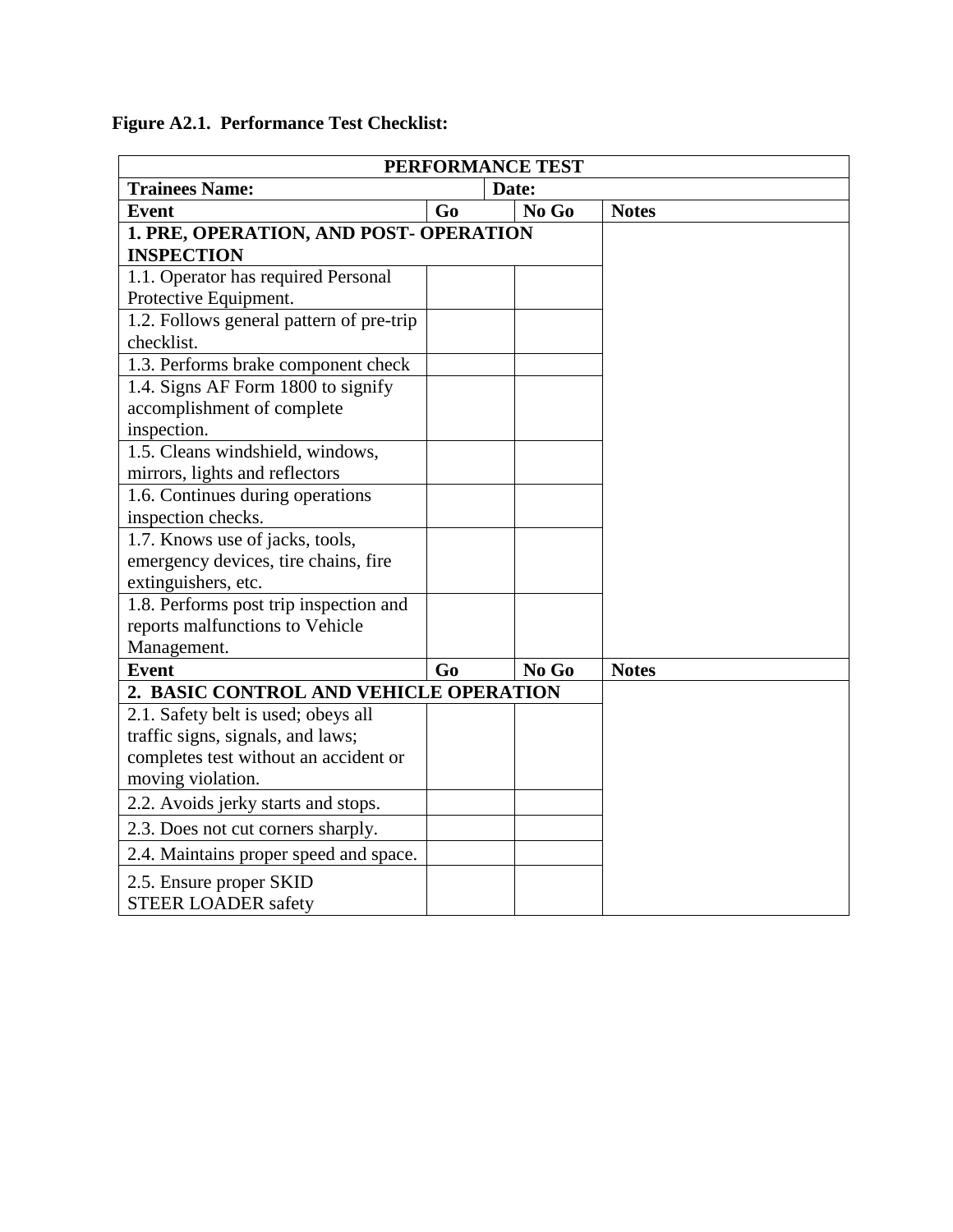| 2.6. Turns:                                        |                |       |              |
|----------------------------------------------------|----------------|-------|--------------|
| Checks traffic in all directions; uses             |                |       |              |
| turn signals and safely get into the               |                |       |              |
| lane needed for the turn; slows down               |                |       |              |
| smoothly, changes gears as needed to               |                |       |              |
| keep power; checks mirrors to ensure               |                |       |              |
| proper clearance; vehicle should not               |                |       |              |
| move into oncoming traffic.                        |                |       |              |
| 2.7. Stopping - decelerates smoothly,              |                |       |              |
| brakes evenly, changes gears as                    |                |       |              |
| necessary; brings vehicle to a full stop           |                |       |              |
| without coasting.                                  |                |       |              |
| 2.8. Starting - checks traffic, avoids             |                |       |              |
| jerky starts.                                      | Go             | No Go | <b>Notes</b> |
| <b>Event</b><br>3. KNOWLEDGE OF VEHICLE AND USE OF |                |       |              |
| <b>CONTROLS</b>                                    |                |       |              |
| 3.1. Engine:                                       |                |       |              |
| Uses proper starting procedures                    |                |       |              |
| Allows proper warm-up.                             |                |       |              |
| Understands all gauges.                            |                |       |              |
| Uses proper shutdown procedures.                   |                |       |              |
| Basic knowledge of engines.                        |                |       |              |
| 3.2. Brakes and Braking Techniques                 |                |       |              |
|                                                    |                |       |              |
| Proper use of parking brake.                       |                |       |              |
| Performs brake check before pulling                |                |       |              |
| out.                                               |                |       |              |
| <b>Event</b>                                       | G <sub>o</sub> | No Go | <b>Notes</b> |
| <b>4. BACKING/PARKING</b>                          |                |       |              |
| 4.1. Backing.                                      |                |       |              |
| Positions properly.                                |                |       |              |
| Inspects before backing.                           |                |       |              |
| Uses spotters properly.                            |                |       |              |
| Avoids blind side backing.                         |                |       |              |
|                                                    |                |       |              |
| Controls speed.                                    |                |       |              |
| 4.2. Parking.                                      |                |       |              |
| Checks traffic position before parking.            |                |       |              |
| Secures vehicle properly.                          |                |       |              |
| Parks legally and safely.                          |                |       |              |
| Uses emergency warning devices, if                 |                |       |              |
| required.                                          |                |       |              |
| <b>Event</b>                                       | G <sub>0</sub> | No Go | <b>Notes</b> |
| <b>5. SKID STEER LOADER</b>                        |                |       |              |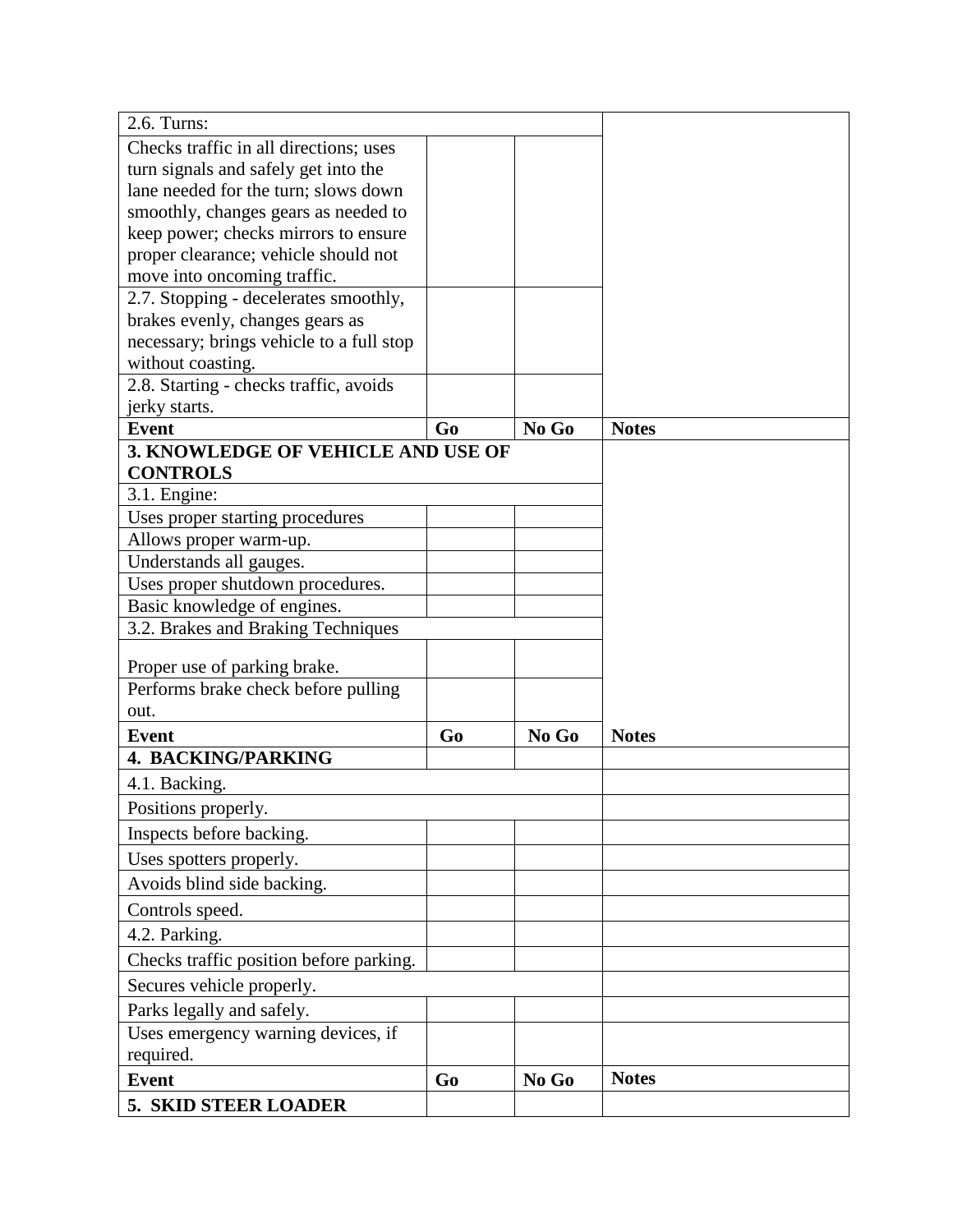| 5.1. Maneuvering over an obstacle. |  |  |
|------------------------------------|--|--|
| 5.2. Loading/dumping.              |  |  |
| 5.3. Excavating.                   |  |  |
| 5.4. Backfilling/leveling.         |  |  |
| <b>CERTIFIER COMMENTS:</b>         |  |  |
|                                    |  |  |
|                                    |  |  |
|                                    |  |  |
|                                    |  |  |
|                                    |  |  |
|                                    |  |  |
|                                    |  |  |
|                                    |  |  |
|                                    |  |  |
|                                    |  |  |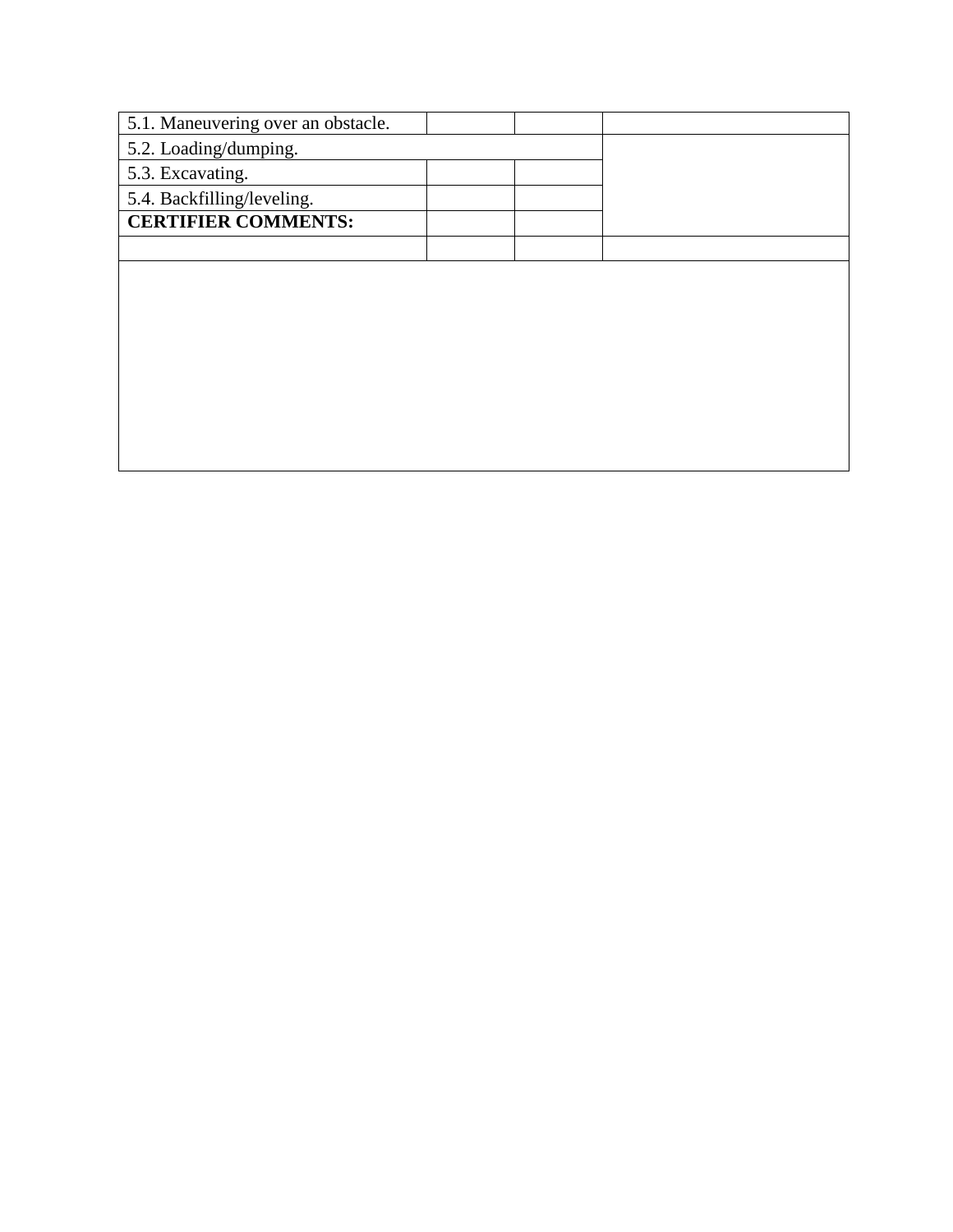## **Attachment 3**

## **SEVEN-STEP INSPECTION PROCESS**

## <span id="page-31-0"></span>**Figure A3.1. Seven-Step Inspection Process.**

|                             | <b>Seven-Step Inspection Process</b>                                                                                                                                                                                                                                                                                                                                                                                                                                                                                                                                                                                                                                                                                                                                                                                                                |
|-----------------------------|-----------------------------------------------------------------------------------------------------------------------------------------------------------------------------------------------------------------------------------------------------------------------------------------------------------------------------------------------------------------------------------------------------------------------------------------------------------------------------------------------------------------------------------------------------------------------------------------------------------------------------------------------------------------------------------------------------------------------------------------------------------------------------------------------------------------------------------------------------|
| <b>Step</b>                 | Procedure                                                                                                                                                                                                                                                                                                                                                                                                                                                                                                                                                                                                                                                                                                                                                                                                                                           |
| 1. Vehicle Overview         | Review the AF Form 1800.<br>$\bullet$                                                                                                                                                                                                                                                                                                                                                                                                                                                                                                                                                                                                                                                                                                                                                                                                               |
|                             | Ensure any discrepancy has been<br>O                                                                                                                                                                                                                                                                                                                                                                                                                                                                                                                                                                                                                                                                                                                                                                                                                |
|                             | corrected.                                                                                                                                                                                                                                                                                                                                                                                                                                                                                                                                                                                                                                                                                                                                                                                                                                          |
|                             | Vehicle Management annotated the<br>O                                                                                                                                                                                                                                                                                                                                                                                                                                                                                                                                                                                                                                                                                                                                                                                                               |
|                             | discrepancy was completed.                                                                                                                                                                                                                                                                                                                                                                                                                                                                                                                                                                                                                                                                                                                                                                                                                          |
|                             | Approaching the vehicle.<br>O                                                                                                                                                                                                                                                                                                                                                                                                                                                                                                                                                                                                                                                                                                                                                                                                                       |
|                             | Damage or vehicle leaning to one<br>O<br>side.                                                                                                                                                                                                                                                                                                                                                                                                                                                                                                                                                                                                                                                                                                                                                                                                      |
|                             | Fresh leakage of fluids.<br>O                                                                                                                                                                                                                                                                                                                                                                                                                                                                                                                                                                                                                                                                                                                                                                                                                       |
|                             | Hazards around vehicle.<br>O                                                                                                                                                                                                                                                                                                                                                                                                                                                                                                                                                                                                                                                                                                                                                                                                                        |
| 2. Check Engine Compartment | Note: Check that the parking brakes<br>$\bullet$<br>are on and/or wheels chocked. The<br>operator may have to raise the hood,<br>tilt the cab (secure loose things so<br>they don't fall and break something),<br>or open the engine compartment<br>door.<br>Check the following:<br>Engine oil level.<br>O<br>Coolant level in radiator; condition of<br>O<br>hoses.<br>Power steering fluid level; hose<br>O<br>condition (if so equipped).<br>Windshield washer fluid level.<br>O<br>Battery fluid level, connections and<br>O<br>tie-downs (battery may be located<br>elsewhere).<br>Automatic transmission fluid level<br>O<br>(may require engine to be running).<br>Check belts for tightness and<br>O<br>excessive wear (alternator, water<br>pump, air compressor)--learn how<br>much "give" the belts should have<br>when adjusted right. |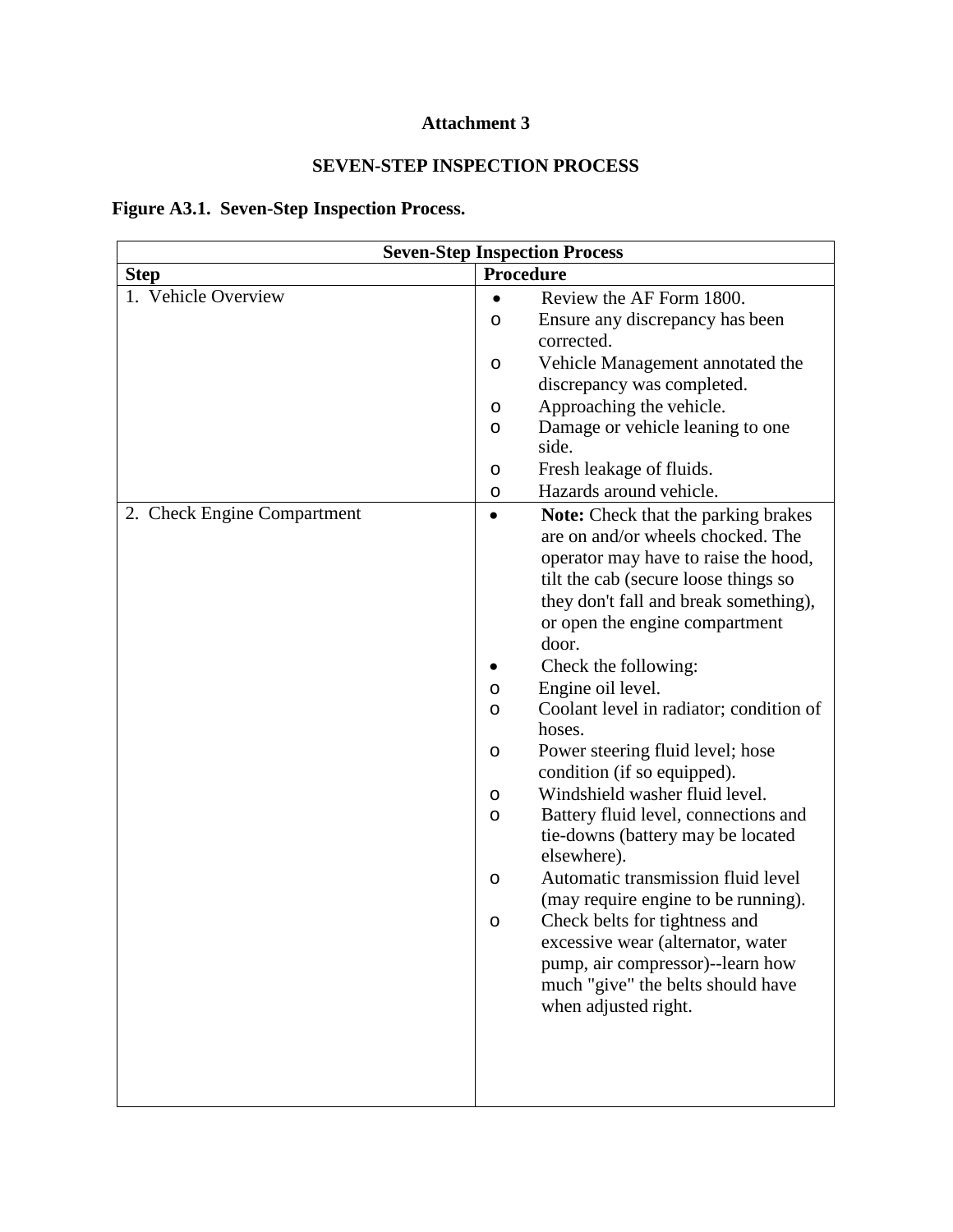|                                            | O | Leaks in the engine compartment             |
|--------------------------------------------|---|---------------------------------------------|
|                                            |   | (fuel, coolant, oil, power steering         |
|                                            |   | fluid, hydraulic fluid, battery fluid).     |
|                                            |   | Cracked, worn electrical wiring             |
|                                            |   | insulation.                                 |
| 3. Start Engine and Inspect Inside the Cab |   | Make sure parking brake is on.              |
| (Get in and Start Engine)                  |   | Put gearshift in neutral (or park if        |
|                                            |   | automatic). Start engine; listen for        |
|                                            |   | unusual noises.                             |
|                                            |   | If equipped, check the Anti-lock            |
|                                            |   | Braking System (ABS) indicator              |
|                                            |   | lights. Light on dash should come on        |
|                                            |   | and then turn-off. If it stays on the       |
|                                            |   | ABS is not working properly.                |
|                                            |   | Look at the gauges.                         |
|                                            | O | Oil pressure. Should come up to             |
|                                            |   | normal within seconds after engine is       |
|                                            |   | started.                                    |
|                                            | O | Air pressure. Pressure should build         |
|                                            |   | from 50 to 90 psi within 3 minutes.         |
|                                            |   | Build air pressure to governor cut-out      |
|                                            |   | (usually around $120 - 140$ psi. Know       |
|                                            |   | the vehicle's requirements.                 |
|                                            | O | Ammeter and/or voltmeter. Should be         |
|                                            |   | in normal range(s).                         |
|                                            | O | Coolant temperature. Should begin           |
|                                            |   | gradual rise to normal operating            |
|                                            |   | range.                                      |
|                                            | O | Engine oil temperature. Should begin        |
|                                            |   | gradual rise to normal operating            |
|                                            |   | range.                                      |
|                                            | O | Warning lights and buzzers. Oil,            |
|                                            |   | coolant, charging circuit warning,          |
|                                            |   | and antilock brake system lights            |
|                                            |   | should go out right away.                   |
|                                            | O | <b>Check Condition of Controls. Check</b>   |
|                                            |   | all of the following for looseness,         |
|                                            |   | sticking, damage, or improper               |
|                                            |   | setting:                                    |
|                                            | O | Steering wheel.                             |
|                                            | O | Clutch.                                     |
|                                            | O | Accelerator (gas pedal).<br>Brake controls. |
|                                            | O | Foot brake.                                 |
|                                            | O | Parking brake.                              |
|                                            | O | Transmission controls.                      |
|                                            | O |                                             |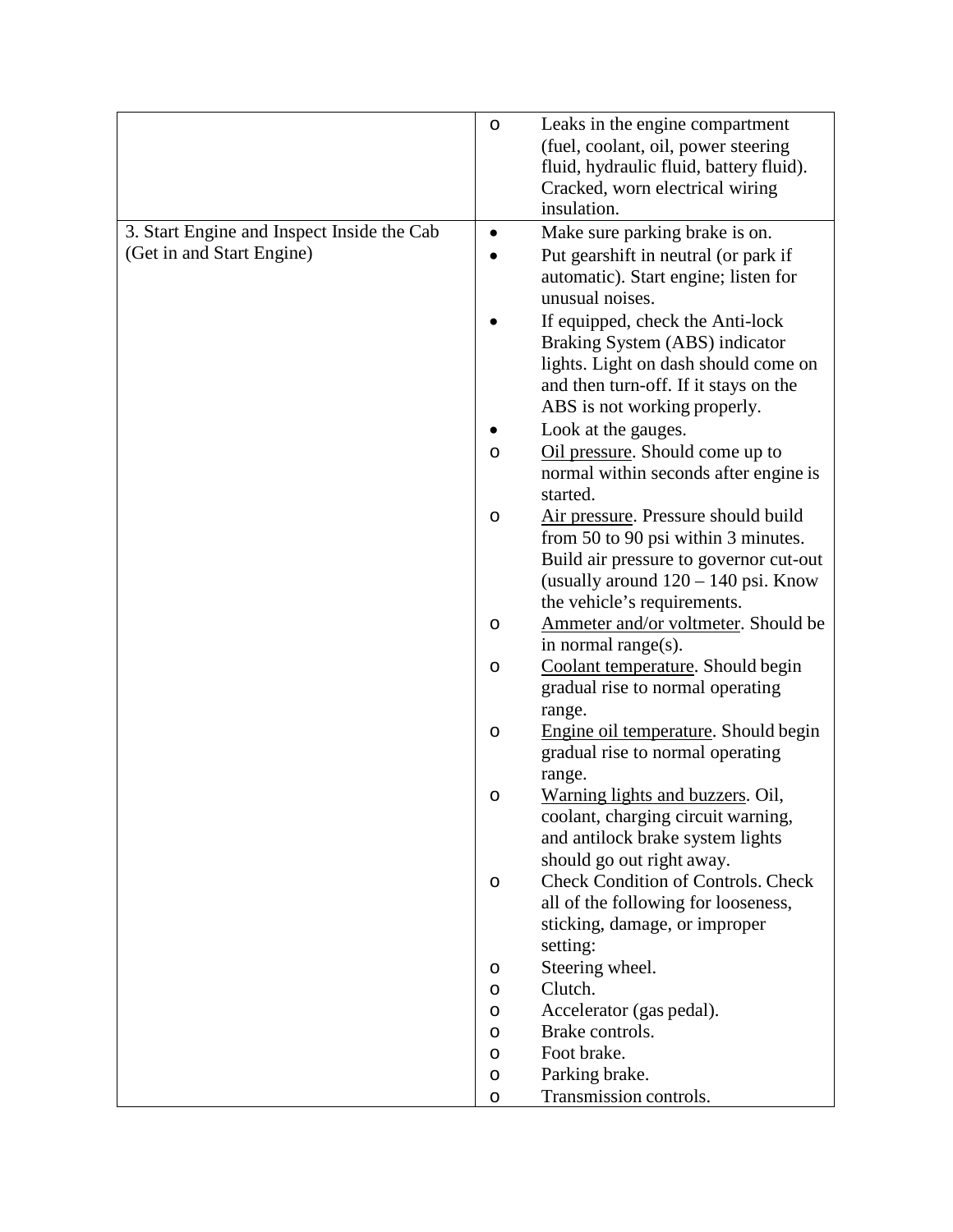|                    | $\circ$ | Interaxle differential lock (if vehicle                                                                       |
|--------------------|---------|---------------------------------------------------------------------------------------------------------------|
|                    |         | has one).                                                                                                     |
|                    | O       | $Horn(s)$ .                                                                                                   |
|                    | O       | Windshield wiper/washer.                                                                                      |
|                    | O       | Lights.                                                                                                       |
|                    | O       | Headlights.                                                                                                   |
|                    | O       | Dimmer switch.                                                                                                |
|                    | O       | Turn signal.                                                                                                  |
|                    | O       | Four-way flashers.                                                                                            |
|                    | $\circ$ | Parking – clearance – identification –<br>marker switch (switches).                                           |
|                    |         | Check mirrors and windshield.                                                                                 |
|                    | O       | Inspect mirrors and windshield for                                                                            |
|                    |         | cracks, dirt, illegal stickers, or other<br>obstructions to seeing clearly. Clean<br>and adjust as necessary. |
|                    |         | Check emergency equipment.                                                                                    |
|                    | O       | Check for safety equipment:                                                                                   |
|                    | O       | Spare electrical fuses (unless vehicle                                                                        |
|                    |         | has circuit breakers).                                                                                        |
|                    | O       | Three red reflective triangles, 6 fuses<br>or 3 liquid burning flares.                                        |
|                    | $\circ$ | Properly charged and rated fire                                                                               |
|                    |         | extinguisher. Check for optional                                                                              |
|                    |         | items such as:                                                                                                |
|                    | O       | Chains (where winter conditions)                                                                              |
|                    |         | require).                                                                                                     |
|                    | O       | Tire changing equipment.                                                                                      |
|                    | O       | List of emergency phone numbers                                                                               |
|                    |         | Accident reporting kit (packet).                                                                              |
|                    | O       | Check safety belt. Check that the                                                                             |
|                    |         | safety belt is securely mounted,                                                                              |
|                    |         | adjusts; latches properly and is not<br>ripped or frayed.                                                     |
|                    |         |                                                                                                               |
| 4. Turn-off Engine |         | Make sure the parking brake is set,                                                                           |
|                    |         | turn-off the engine, and take the key<br>with.                                                                |
|                    |         | Turn-on headlights (low beams) and                                                                            |
|                    |         | four-way emergency flashers, and get<br>out of the vehicle.                                                   |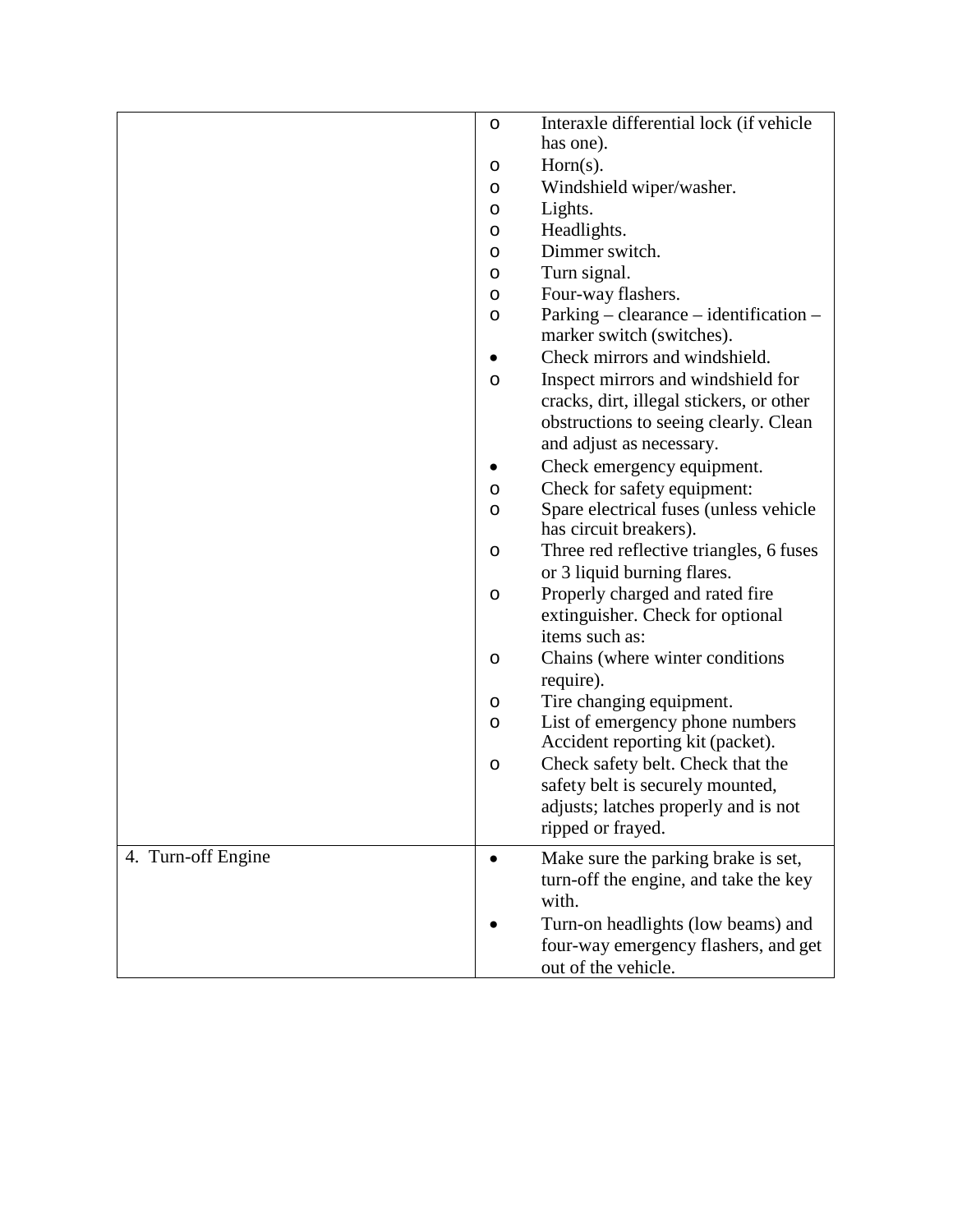| 5. Do Walk-Around Inspection | $\bullet$ | General.                                                  |
|------------------------------|-----------|-----------------------------------------------------------|
|                              | O         | Go to front of vehicle and check that                     |
|                              |           | low beams are on and both of the                          |
|                              |           | four-way flashers are working.                            |
|                              | O         | Push dimmer switch and check that                         |
|                              |           | high beams work.                                          |
|                              | $\circ$   | Turn-off headlights and four-way                          |
|                              |           | emergency flashers.                                       |
|                              | O         | Turn-on parking, clearance, side-                         |
|                              |           | marker, and identification lights.                        |
|                              | $\circ$   | Turn-on right turn signal, and start                      |
|                              |           | walk-around inspection.                                   |
|                              | O         | Walk around and inspect.                                  |
|                              | O         | Clean all lights, reflectors, and glass                   |
|                              |           | as while doing the walk-around                            |
|                              |           | inspection.                                               |
|                              |           | Left front side.                                          |
|                              | O         | Driver's door glass should be clean.                      |
|                              | O         | Door latches or locks should work                         |
|                              |           | properly.                                                 |
|                              |           | Left front wheel.                                         |
|                              | O         | Condition of wheel and rim--                              |
|                              |           | missing, bent, broken studs, clamps,                      |
|                              |           | lugs, or any signs of misalignment.                       |
|                              | O         | Condition of tires--properly inflated,                    |
|                              |           | valve stem and cap OK, no serious                         |
|                              |           | cuts, bulges, or tread wear.                              |
|                              | O         | Use wrench to test rust-streaked lug                      |
|                              |           | nuts, indicating looseness.                               |
|                              | $\circ$   | Hub oil level OK, no leaks. Left                          |
|                              |           | front suspension.<br>Condition of spring, spring hangers, |
|                              | O         | shackles,                                                 |
|                              |           | U-bolts.                                                  |
|                              | O         | Shock absorber condition.                                 |
|                              | O         | Left front brake.                                         |
|                              |           | Condition of brake drum or disc.                          |
|                              | O<br>O    | Condition of hoses.                                       |
|                              |           | Front.                                                    |
|                              | O         | Condition of front axle. Condition of                     |
|                              |           | steering system.                                          |
|                              | O         | No loose, worn, bent, damaged or                          |
|                              |           | missing parts.                                            |
|                              | O         | Mustgrab steering mechanism to test                       |
|                              |           | for looseness.                                            |
|                              | O         | Condition of windshield.                                  |
|                              |           |                                                           |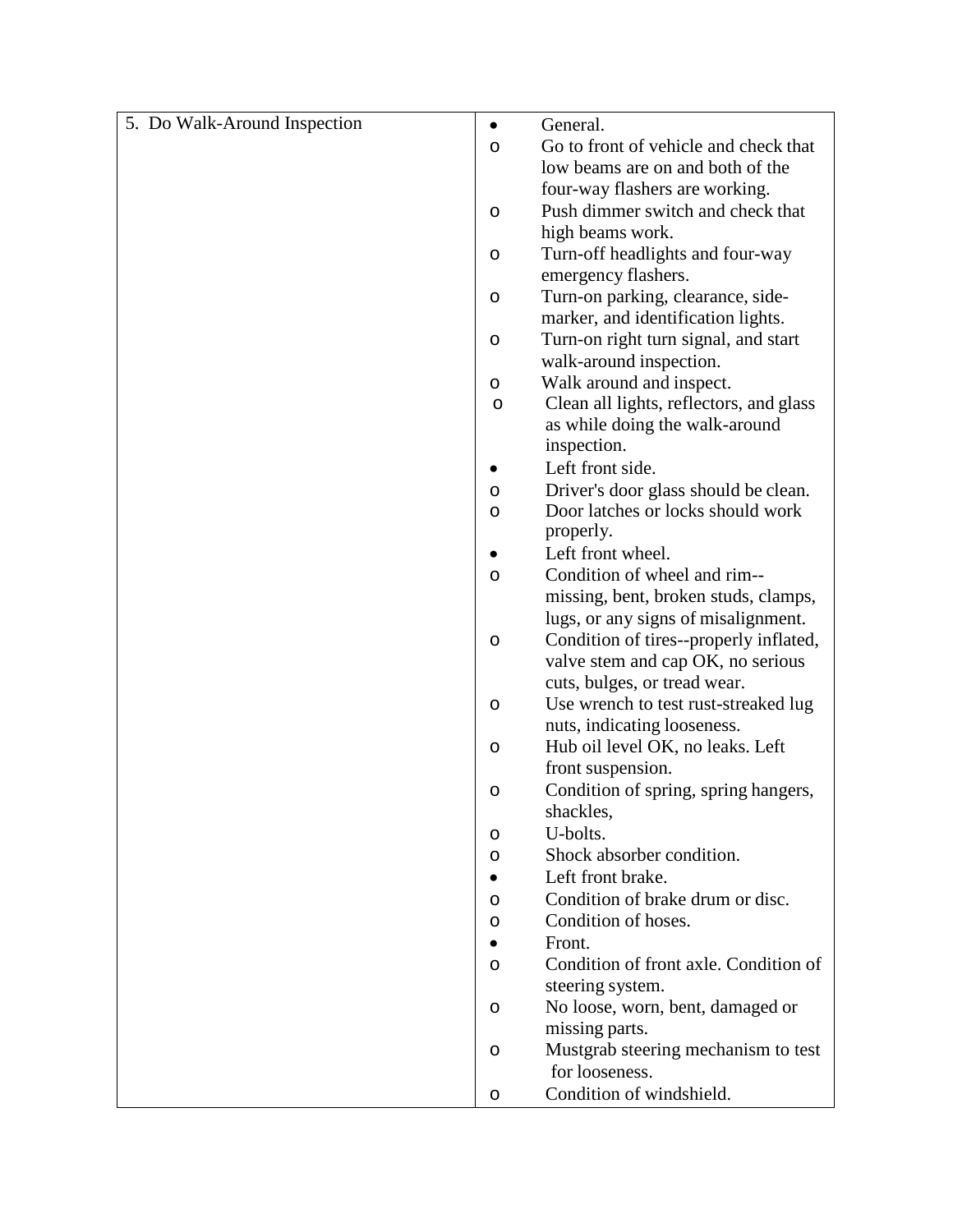| O       | Check for damage and clean if dirty.    |
|---------|-----------------------------------------|
| O       | Check windshield wiper arms for         |
|         | proper spring tension.                  |
| O       | Check wiper blades for damage,          |
|         | "stiff" rubber, and securement.         |
|         |                                         |
| O       | Lights and reflectors.                  |
| O       | Parking, clearance, and identification  |
|         | lights clean, operating, and proper     |
|         | color (amber at front).                 |
| O       | Reflectors clean and proper color       |
|         | (amber at front).                       |
| O       | Right front turn signal light clean,    |
|         | operating, and proper color (amber      |
|         | or white on signals facing forward).    |
|         | Right side                              |
| O       | Right front: check all items as done    |
|         | on left front.                          |
| O       | Primary and secondary safety cab        |
|         | locks engaged (if cab-over-engine       |
|         | design).                                |
| O       | Right fuel $tank(s)$ .                  |
|         | Securely mounted, not damaged, or       |
| O       | leaking. Fuel crossover line secure.    |
| $\circ$ | $Tank(s)$ contain enough fuel. $Cap(s)$ |
|         | on and secure.                          |
|         |                                         |
| O       | Condition of visible parts. Rear of     |
|         | engine--not leaking. Transmission--     |
|         | not leaking.                            |
| O       | Exhaust system--secure, not leaking,    |
|         | not touching wires, fuel, or air-lines. |
| $\circ$ | Frame and cross members--no bends       |
|         | or cracks.                              |
| $\circ$ | Air-lines and electrical wiring--       |
|         | secured against snagging, rubbing,      |
|         | wearing.                                |
| O       | Spare tire carrier or rack not          |
|         | damaged (if so equipped).               |
| O       | Spare tire and/or wheel securely        |
|         | mounted in rack.                        |
| O       | Spare tire and wheel adequate           |
|         | (proper size, properly inflated).       |
| O       | Curbside cargo compartment doors        |
|         | in good condition, securely closed,     |
|         | latched/locked and required security    |
|         |                                         |
|         | seals in place.                         |
|         | Right rear.                             |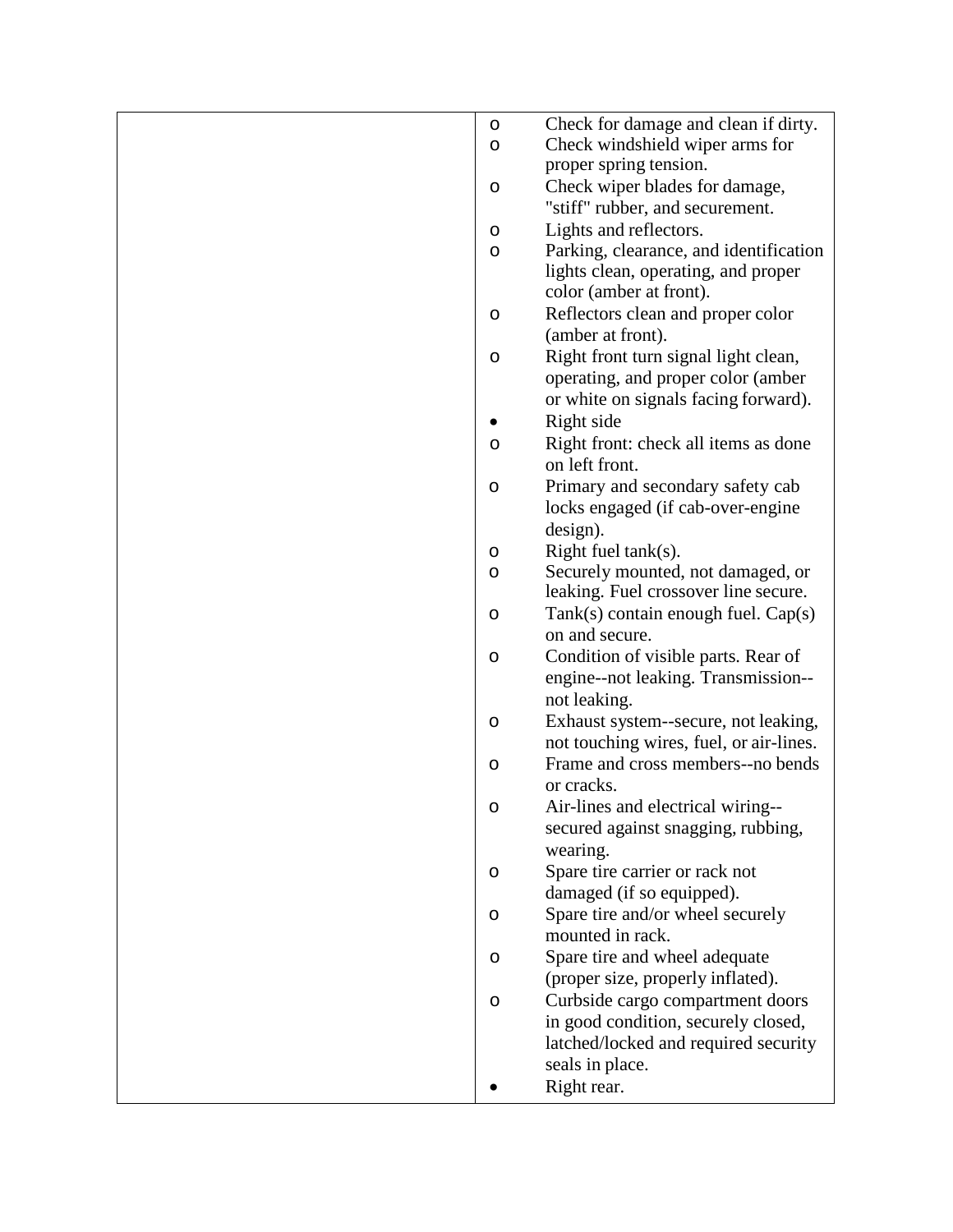| $\circ$ | Condition of wheels and rims--no                         |
|---------|----------------------------------------------------------|
|         | missing, bent, or broken spacers,                        |
|         | studs, clamps, or lugs.                                  |
| $\circ$ | Condition of tires--properly inflated,                   |
|         | valve stems and caps OK, no serious                      |
|         | cuts, bulges, tread wear, tires not                      |
|         | rubbing each other, and nothing                          |
|         | stuck between them.                                      |
| O       | Tires same type, e.g., not mixed                         |
|         | radial and bias types.                                   |
| $\circ$ | Tires evenly matched (same sizes).                       |
|         | Wheel bearing/seals not leaking.                         |
| O       | Suspension.                                              |
| O       | Condition of spring(s), spring                           |
|         | hangers, shackles, and u-bolts.                          |
| O       | Axle secure.                                             |
| O       | Powered axle(s) not leaking lube                         |
|         | (gear oil). Condition of torque rod                      |
|         | arms, bushings.                                          |
| O       | Condition of shock absorber(s).                          |
| O       | If retractable axle equipped, check                      |
|         | condition of lift mechanism. If air                      |
|         | powered, check for leaks.                                |
| O       | Condition of air ride components.                        |
| O       | Brakes.                                                  |
| O       | Brake adjustment.                                        |
| O       | Condition of brake drum(s) or discs.                     |
| O       | Condition of hoses--look for any<br>wear due to rubbing. |
|         | Lights and reflectors.                                   |
| O<br>O  | Side-marker lights clean, operating,                     |
|         | and proper color (red at rear, others                    |
|         | amber).                                                  |
| O       | Side-marker reflectors clean and                         |
|         | proper color (red at rear, others                        |
|         | amber).                                                  |
|         | Rear.                                                    |
| O       | Lights and reflectors.                                   |
| O       | Rear clearance and identification                        |
|         | lights clean, operating, and proper                      |
|         | color (red at rear).                                     |
| O       | Reflectors clean and proper color                        |
|         | (red at rear).                                           |
| O       | Taillights clean, operating, and                         |
|         | proper color (red at rear).                              |
|         |                                                          |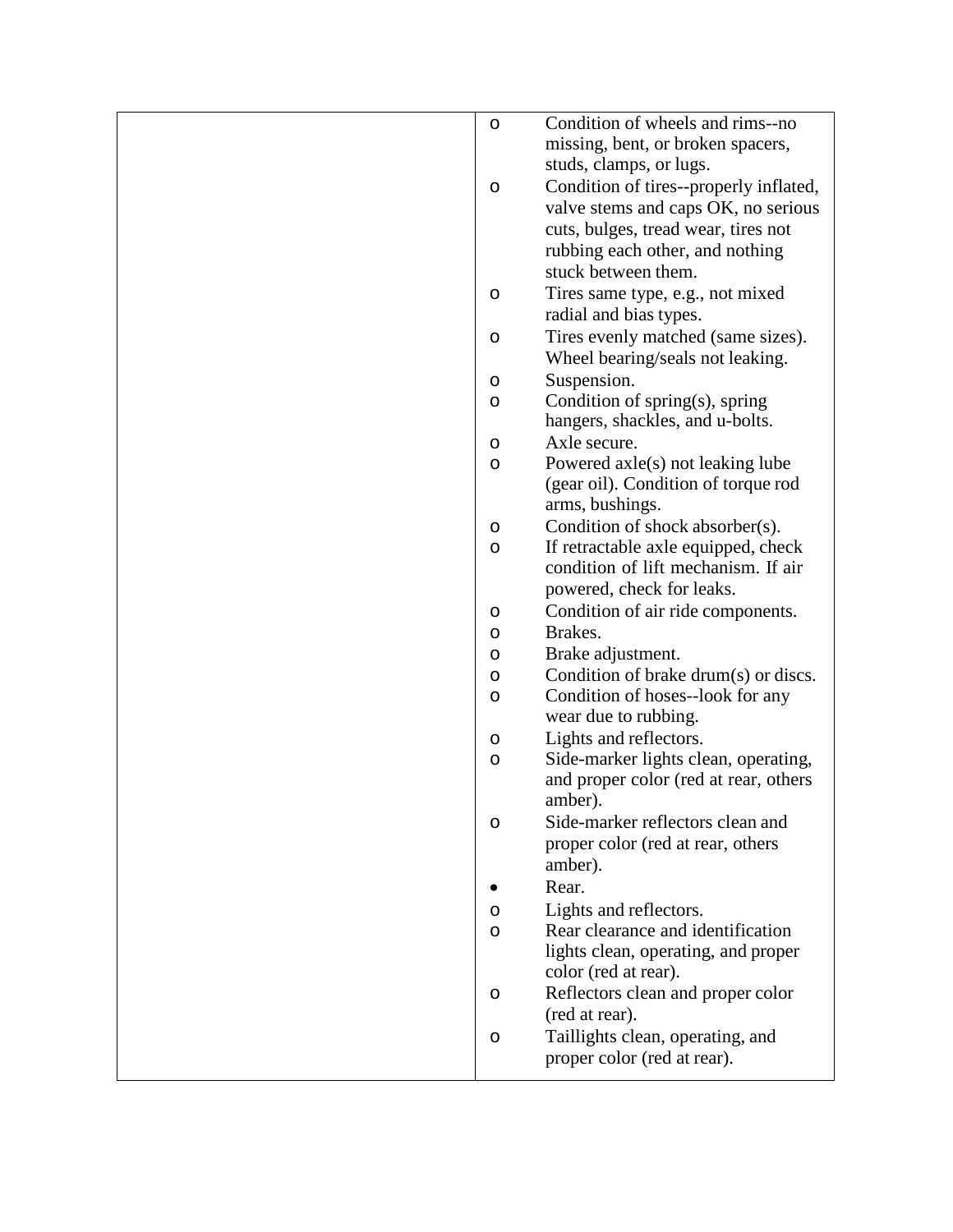|                        | $\circ$ | Right rear turn signal operating, and  |
|------------------------|---------|----------------------------------------|
|                        |         | proper color (red, yellow, or amber    |
|                        |         | at rear).                              |
|                        | O       | License plate(s) present, clean, and   |
|                        |         | secured.                               |
|                        | O       | Splash guards present, not damaged,    |
|                        |         | properly fastened, not dragging on     |
|                        |         | ground, or rubbing tires.              |
|                        | O       | End gates free of damage, properly     |
|                        |         | secured in stake sockets.              |
|                        | O       | Rear doors securely closed,            |
|                        |         | latched/locked.                        |
|                        |         | Left side.                             |
|                        | O       | Check all items as done on right side, |
|                        |         | plus:                                  |
|                        | O       | Battery (batteries) (if not mounted in |
|                        |         | engine compartment).                   |
|                        | O       | Battery box (boxes) securely           |
|                        |         | mounted to vehicle. Box has secure     |
|                        |         | cover.                                 |
|                        | O       | Battery (batteries) secured against    |
|                        |         | movement. Battery (batteries) not      |
|                        |         | broken or leaking.                     |
|                        | $\circ$ | Fluid in battery (batteries) at proper |
|                        |         | level (except maintenance-free type).  |
|                        | O       | Cell caps present and securely         |
|                        |         | tightened (except maintenance-free     |
|                        |         | type).                                 |
|                        | O       | Vents in cell caps free of foreign     |
|                        |         | material (except maintenance-free      |
|                        |         | type).                                 |
| 6. Check Signal Lights |         | Get in and turn-off all lights.        |
|                        |         | Turn-on stop lights (apply trailer     |
|                        |         | hand brake or have a helper put on     |
|                        |         | the brake pedal).                      |
|                        |         | Turn-on left turn signal lights.       |
|                        |         | Get out and check lights.              |
|                        |         | Left front turn signal light clean,    |
|                        |         | operating and proper color (amber or   |
|                        |         | white on signals facing the front).    |
|                        |         | Left rear turn signal light and both   |
|                        |         | stop lights clean operating, and       |
|                        |         | proper color (red, yellow, or amber).  |
|                        |         | Get in vehicle.                        |
|                        | O       | Turn-off lights not needed for         |
|                        |         | driving.                               |
|                        |         |                                        |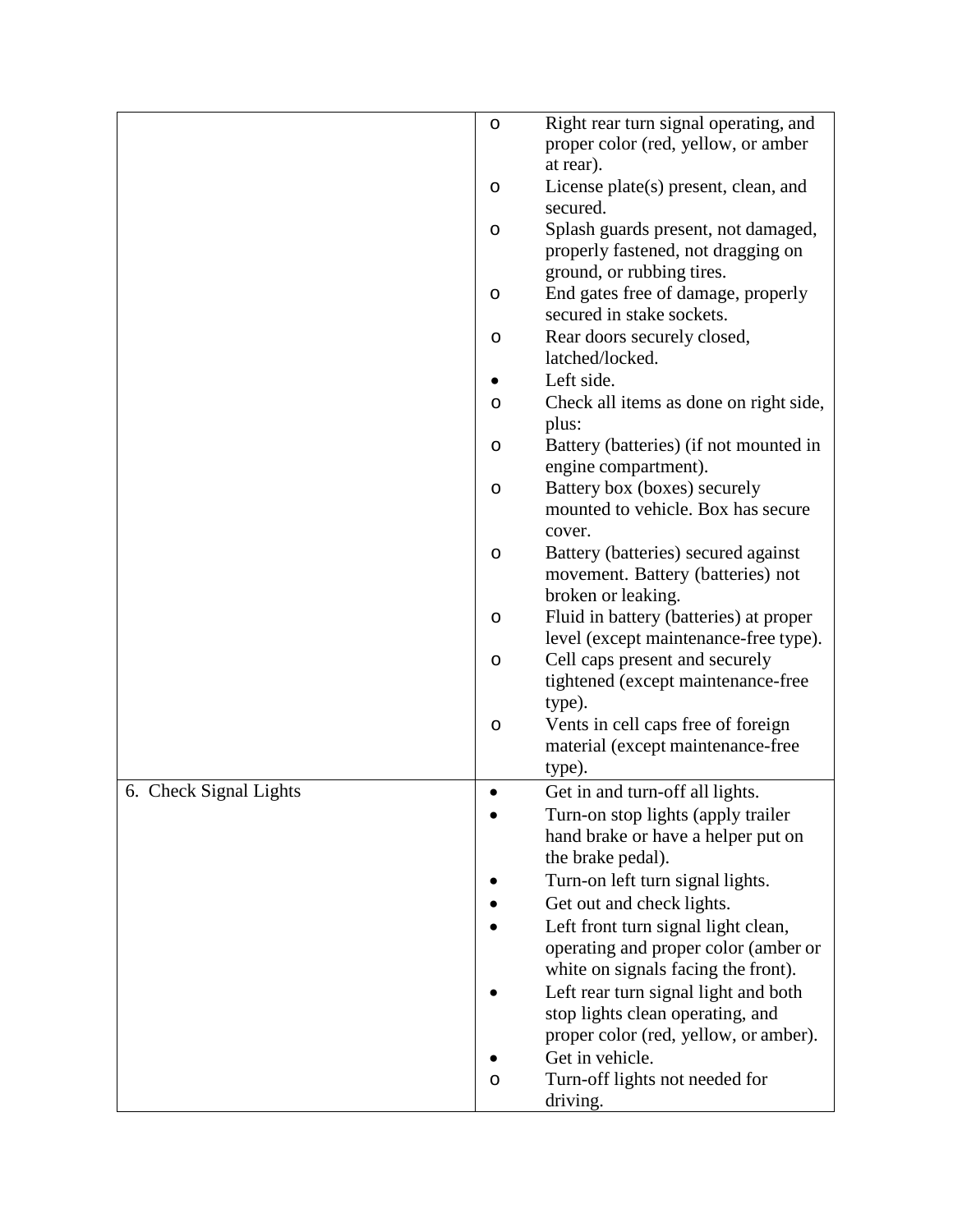|                                        | $\circ$   | Check for all required papers, trip                           |
|----------------------------------------|-----------|---------------------------------------------------------------|
|                                        |           | manifests, permits, etc.                                      |
|                                        | O         | Secure all loose articles in cab (they                        |
|                                        |           | might interfere with operation of the                         |
|                                        |           | controls or hit the operator in a                             |
|                                        |           | crash).                                                       |
|                                        | O         | Start the engine.                                             |
| 7. Start the Engine and Check Test for | $\bullet$ | Test for hydraulic leaks.                                     |
| <b>Hydraulic Leaks</b>                 | O         | If the vehicle has hydraulic brakes,                          |
|                                        |           | pump the brake pedal three times.                             |
|                                        | O         | Then apply firm pressure to the pedal                         |
|                                        |           | and hold for five seconds.                                    |
|                                        | O         | The pedal should not move. If it                              |
|                                        |           | does, there may be a leak or other                            |
|                                        |           | problem.                                                      |
|                                        |           | Brake system.                                                 |
|                                        |           | Test parking brake.                                           |
|                                        | O         | Fasten safety belt.                                           |
|                                        | O         | Set parking brake (power unit only).                          |
|                                        |           | Place vehicle into a low gear.                                |
|                                        | O         | Gently pull forward against parking                           |
|                                        |           | brake to make sure the parking brake                          |
|                                        |           | holds.                                                        |
|                                        | O         | If it doesn't hold vehicle, it is faulty;<br>get it fixed.    |
|                                        |           | Test service brake stopping action.                           |
|                                        | O         | Go about 5 miles per hour.                                    |
|                                        | O         | Push brake pedal firmly.                                      |
|                                        | O         | "Pulling" to one side or the other can<br>mean brake trouble. |
|                                        | O         | Any unusual brake pedal "feel" or                             |
|                                        |           | delayed stopping action can mean                              |
|                                        |           | trouble.                                                      |
|                                        | O         | If the trainee finds anything unsafe                          |
|                                        |           | during the Vehicle inspection, get it                         |
|                                        |           | fixed. Federal and state laws forbid                          |
|                                        |           | operating an unsafe vehicle.                                  |
|                                        |           | Check vehicle operation regularly:                            |
|                                        | O         | Instruments.                                                  |
|                                        | O         | Air pressure gauge (if the vehicle has                        |
|                                        |           | air brakes). Temperature gauges.                              |
|                                        | O         | Pressure gauges.                                              |
|                                        |           | Ammeter/voltmeter.                                            |
|                                        | O         | Mirrors.                                                      |
|                                        | O         | Tires.                                                        |
|                                        | O         | Cargo, cargo covers. Lights, etc.                             |